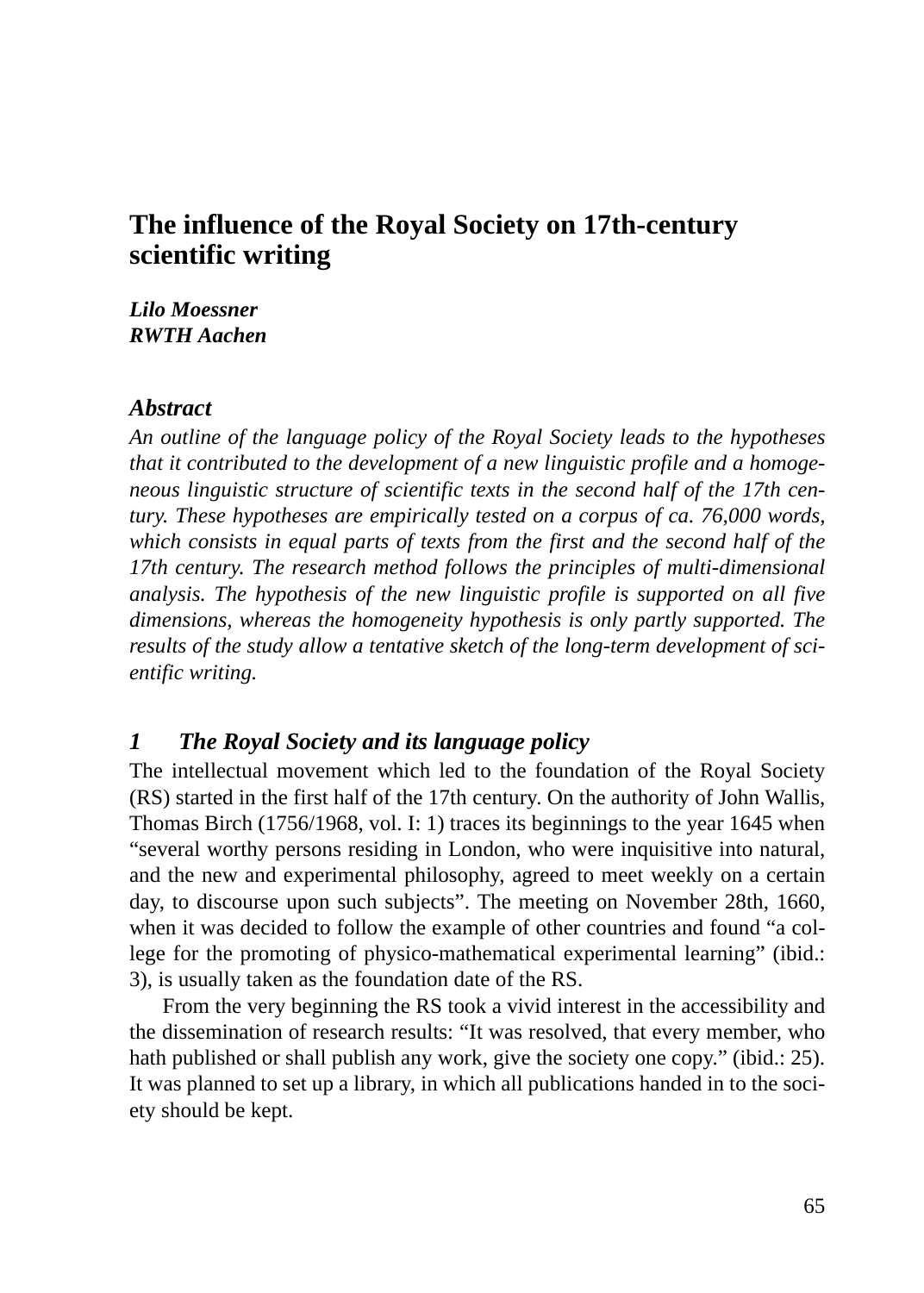The RS also considered it its duty to contribute to the shaping of an adequate writing style for scientific publications. Texts submitted for publication had to have the approval of the president, and prospective authors could be asked to change whole passages before their works were accepted for publication.

The first historiographer of the RS, bishop Thomas Sprat (1667/1959: 113), mentions two fields in which the RS contributed most to the advancement of learning, namely the experiments themselves and the language in which they were reported. The language policy of the RS is summarized in these words:

> a constant Resolution, to reject all the amplifications, digressions, and swellings of style: to return back to the primitive purity, and shortness, when men deliver'd so many *things*, almost in an equal number of *words*. They have exacted from all their members, a close, naked, natural way of speaking; positive expressions; clear senses; a native easiness: bringing all things as near the Mathematical plainness, as they can: and preferring the language of Artizans, Countrymen, and Merchants, before that, of Wits, or Scholars.

In 1664, the RS set up a language committee, which was to meet once or twice a month and be chaired by Dr. Wilkins.<sup>1</sup> Unfortunately, there is no record about the precise rules this committee set up "for improving the English language". Their general tenor can be gleaned from Chapter V of the 1663 Statutes of the RS, which is entitled: "Of Experiments, and the Reports thereof" and reads as follows: "In all reports of Experiments to be brought into the Society, the matter of fact shall be barely stated, without any prefaces, apologies, or rhetorical flourishes."

Robert Boyle, one of the most eminent founding members of the RS, set out the principles of an appropriate writing style in his *Proëmial essay*. He advocates a "plain and unadorn'd way of Writing" (Hunter and Davis 1999–2000, Vol. 2: 33) with "expressions [which] should be rather clear and significant, than curiously adorn'd" (ibid.: 16), and he admits the use of foreign words only "when Custom has not only Denizon'd them, but brought them into request" (ibid.: 17).

Against this background it can be expected that under the influence of the RS a characteristic discourse type developed with a largely homogeneous linguistic form. Since the approach to the study of natural phenomena promoted by the RS was expressly different from that of previous periods,<sup>2</sup> it is also to be assumed that the linguistic structure of the texts produced by its members differed from that of earlier scientific writing.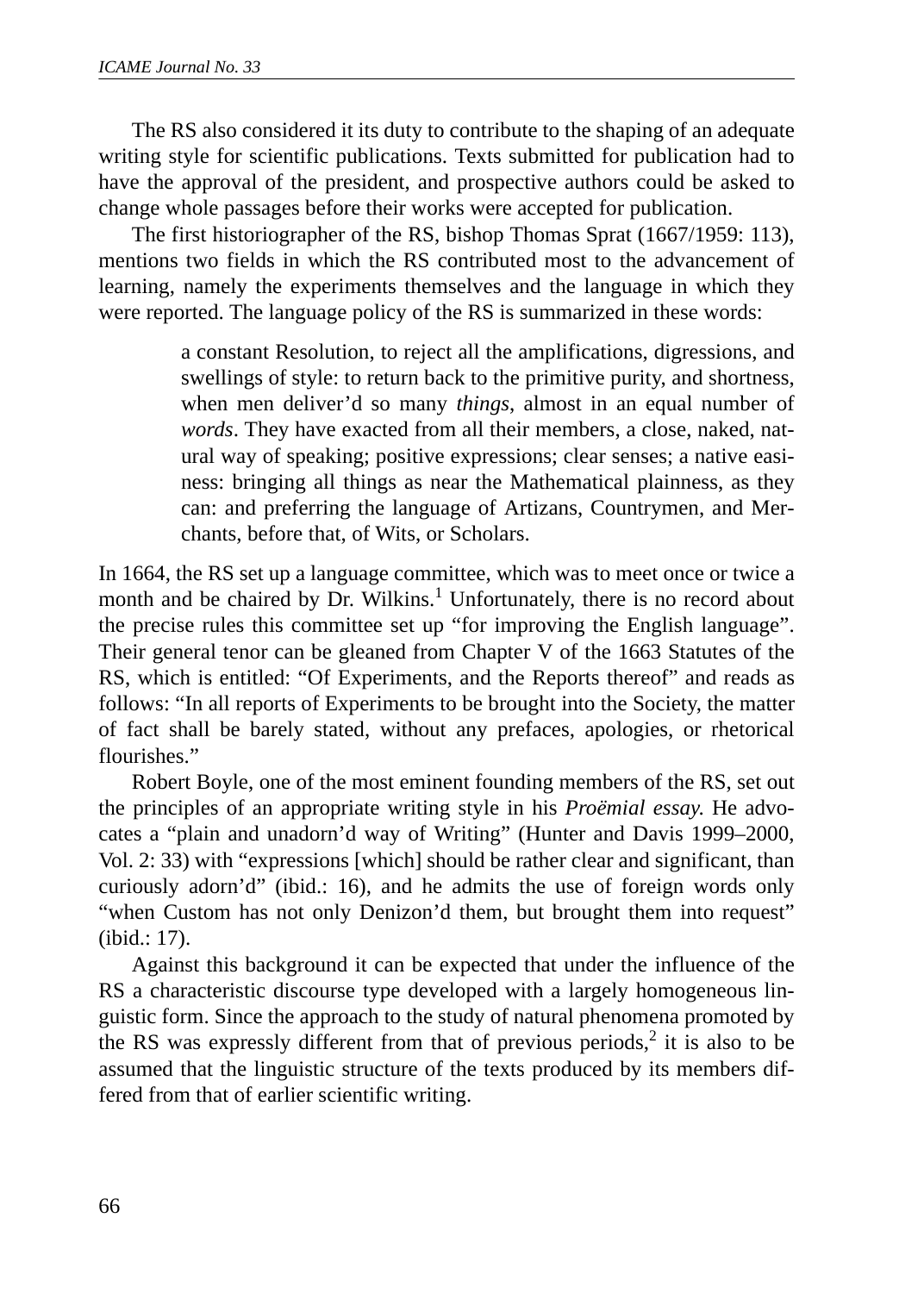These two hypotheses about the homogeneity and the novelty of the linguistic structure of scientific texts produced under the auspices of the RS will be empirically tested in this study.

# *2 Previous research on scientific writing*

The language of Robert Boyle, the best-known representative of the RS, has been described in some detail in Gotti (1996). In the context of the genre 'experimental essay', Gotti (2001: 227–237, 2003: 227–241, 2005: 227–241) summarizes the characteristic features of Boyle's language under the headings brevity, lack of assertiveness, perspicuity, simplicity of form, and objectivity. Gotti's descriptions, which are based on Boyle's *New pneumatical experiments about respiration*, contain plenty of illustrative examples, but no quantitative data.

Members of the *Scientific Thought Styles* project in Helsinki studied various aspects of scientific writing in the Late Middle English and the Early Modern English (EModE) period. Taavitsainen and Pahta (1995: 525ff.) noted a "period style in the latter half of the seventeenth century" characterized by features expressing personal experience (first and second person pronouns, imperatives, modal expressions and past tense active verbs). Taavitsainen (1993) applied factor analysis to the texts of the Middle English sub-periods ME3 and ME4 of the *Helsinki Corpus of English Texts* (HC). Its input was a set of putatively emotional and interactive linguistic features (first and second person pronouns, interjections, direct *wh*-questions, private verbs). The focus of the study was on religious texts, and they proved a rather heterogeneous text category, whereas the two medical texts did not differ too much on the emotional scale, being placed at its lower end. The frequency figures of personal pronouns presented in Taavitsainen (1994: 332) allow the conclusion that in the EModE period medical as well as non-medical scientific texts developed a more personal interactive writing style, but formed a linguistically less homogeneous text category.

Biber's model of multi-dimensional analysis (MD analysis), although originally set up for the analysis of Present-Day English (PDE) texts, has been applied in studies of the diachronic development of scientific writing by Atkinson (1996, 1999), Biber and Finegan (1997), and González-Álvarez and Pérez-Guerra (1998).

Biber and Finegan (1997) based their research on the science texts contained in *A Representative Corpus of Historical English Registers* (ARCHER). They come from the *Philosophical Transactions of the Royal Society* (PTRS). Starting with the period 1650–1699, the texts are grouped in 50-year periods, and each period is represented by ten texts of about 2,000 words each. In their 1997 study,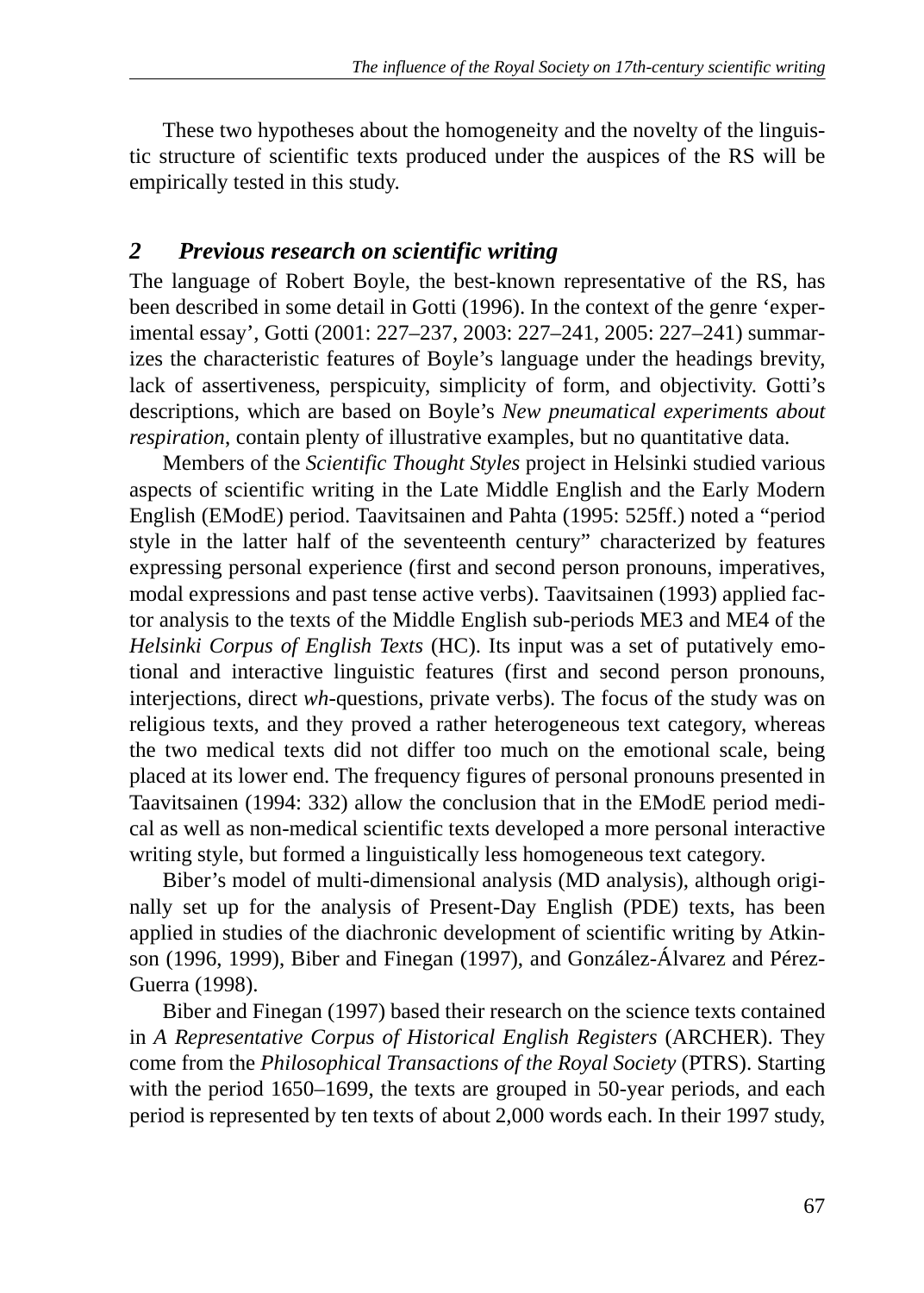where they investigated dimensions 1, 2, 3, and 5 (i.e. involved vs informational production, narrative vs non-narrative concerns, situation-dependent vs elaborated reference, non-impersonal vs impersonal style), they found that scientific writing became more informational, less narrative, more elaborated, and more impersonal after the 17th century. Whereas the first two developments proceeded unidirectionally, the other two were reversed in the 20th century.

Atkinson's corpus which he subjected to MD analysis also contains texts from the PTRS arranged in 50-year intervals, but his sampling technique was different, and the intervals do not coincide with those of ARCHER (for a comparative description of the sampling methods for ARCHER and Atkinson's corpus cf. Atkinson 1999: 68–71). The chronological range of the corpus covers the years 1675 to 1975. The articles of the relevant years of the PTRS were assigned to the research fields 'physical sciences and mathematics', 'biological/life science', and 'others'.<sup>3</sup> Each category is represented in Atkinson's corpus with the same proportion of texts as in the corresponding PTRS volumes. As a consequence of this stratification, as Atkinson calls this part of his sampling strategy, the research field 'physical sciences and mathematics' represents 50 per cent of his corpus, the field 'biological/life science' constitutes 37 per cent, and the rest comes from 'others'. His whole corpus comprises 243,304 words, so that each of his seven intervals contains nearly  $35,000$  words.<sup>4</sup> On the whole, the results of Atkinson's MD analysis correspond to those of Biber and Finegan (1997). The development of scientific writing after the 17th century proceeds unidirectionally on dimensions 1 and 2, in a zigzaggy way on dimensions 3, 4 (overt expression of persuasion), and 5. But the details of the more complex developments on dimensions 3 and 5 are not in line with Biber and Fingegan's description. In Atkinson's corpus the reversal of the development towards more elaborated reference sets in already after 1825, and a second change of direction begins after 1925. His texts become less abstract between 1675 and 1725, before the development towards greater abstractness sets in, which is reversed again after 1925.

The development of scientific writing between the 15th and the 17th century is the object of an article by González-Álvarez and Pérez-Guerra (1998).They investigated the development of the genres 'science', 'fiction', 'drama', and 'letters'. Three of their four science texts are taken from the HC; the fourth, Lanfrank's *Cirurgie*, was provided by the *Scientific Thought Styles* project. It is now accessible as part of the *Middle English Medical Texts* corpus (Taavitsainen *et al*. 2005). The scientific sub-corpora contain 12,726 (15th century) and 11,149 (16th century) words. The MD analysis of this corpus yielded interesting results for the development of scientific writing on dimensions 1, 3, and 5 from the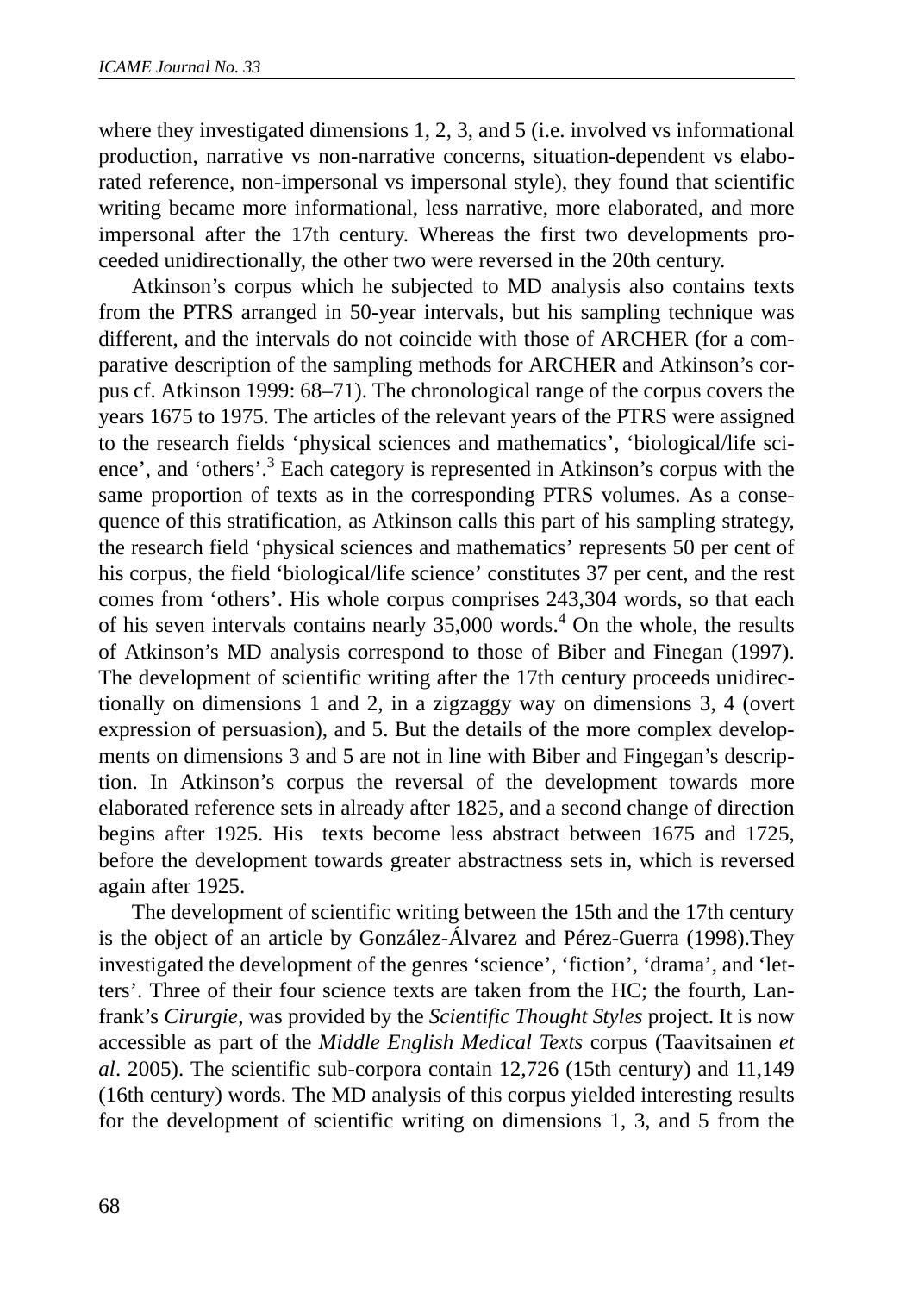beginning of the 15th to the middle of the 16th century.<sup>5</sup> On dimensions 1 and 3, the science texts of this corpus showed a clear development towards more involvement and less elaborated reference. On dimension 5, a comparison of the relevant figures justifies the claim of a moderate development towards a more impersonal style.<sup>6</sup> In an additional step, the authors compared their genre dimension scores to Atkinson's for the year 1675, and this comparison led them to claim that on all three dimensions there was a unidirectional development from the 15th to the 17th century.

Taken together, these studies support the hypothesis that the linguistic structure of scientific writing in the second half of the 17th century was different from that of earlier and later texts of the same genre and that on dimensions 1 and 3 this period even constituted a turning-point in the development of the genre scientific writing.

# *3 Corpus and research method*

The corpus on which this study is based consists of six science texts, which form two sub-corpora of three texts each. The texts of the earlier sub-corpus date from the first half of the 17th century (non-RS texts), those of the later sub-corpus were written in the second half of the 17th century by eminent members of the RS (RS texts).

These are the texts in chronological order:

William Barlow: *Magnetical aduertisements* (1616)

Gabriel Plattes: *A discovery of subterraneall treasure* (1639)

John Pecquet: *New anatomical experiments* (1653)

Robert Hooke: *An attempt for the explication of the phænomena, observable in an experiment published by the Honourable Robert Boyle* (1661)

Henry Power: *Experimental philosophy* (1664)

Robert Boyle: *Continuation of new experiments physico-mechanical, touching the spring and weight of the air, and their effects* (1669)

Barlow's text consists of 12 chapters, the first eight of which are included here. This amounts to 15,615 words.

The text by Plattes is about several methods of discovering and treating different kinds of minerals. It comprises 10,831 words and was analysed as a whole.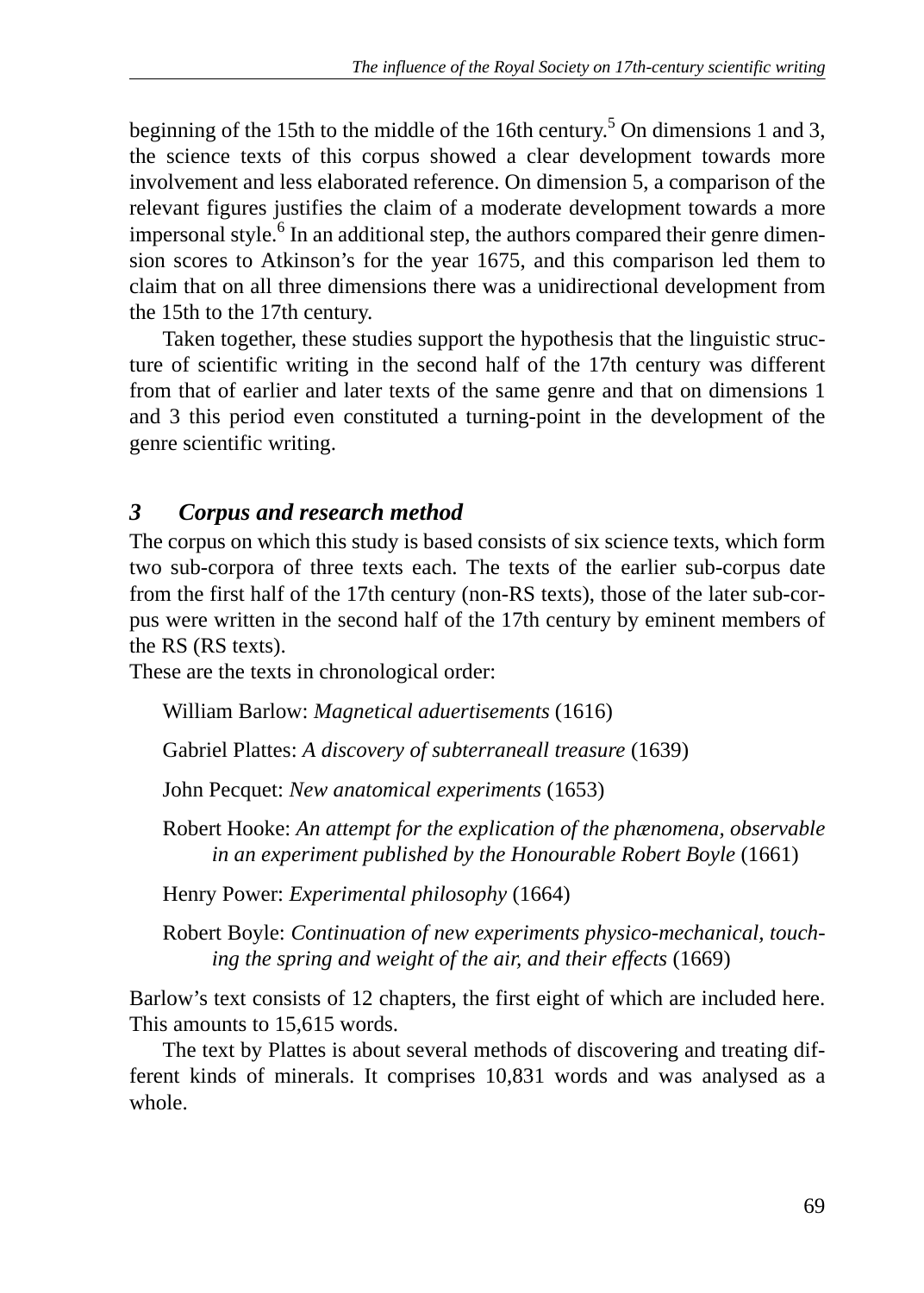Pecquet's text is the English translation of his Latin original *Experimenta nova anatomica* (published in Paris in 1651). Several treatises are combined in this volume, and the passage included in the corpus is part of *Experiments physico-mathematical of vacuity*. It comprises 8,825 words.

As the title specifies, Hooke's text is a response to a report published by Boyle. The whole text was analysed; it contains 10,392 words.

Power's text is divided into three books "Containing new experiments microscopical, mercurial, magnetical". The text chosen for analysis comprises all mercurial experiments and consists of 15,606 words.

Boyle's text contains 50 experiments and comprises about 63,000 words. The passage analysed here comes from the beginning of the text and comprises 15,238 words.

Electronic files were produced from all texts. The textual bases were the facsimile editions of the texts by Barlow and Power, $^7$  microfilm versions of the original texts in all other cases. All texts had to be keyed in manually, because the letters of the early prints are not recognized by the standard software of scanners. Table 1 maps the structure and size of the corpus.

| sub-corpus  | non-RS texts |         |         | RS texts |        |        |  |
|-------------|--------------|---------|---------|----------|--------|--------|--|
| author      | Barlow       | Plattes | Pecquet | Hooke    | Power  | Boyle  |  |
| number      | 15,615       | 10,831  | 8.825   | 10,392   | 15,606 | 15,238 |  |
| of<br>words |              | 35,271  |         |          | 41,236 |        |  |
|             | 76,507       |         |         |          |        |        |  |

*Table 1*: Structure and size of the corpus

The present corpus differs from the corpora of earlier studies in two ways. With its 76,507 words it is bigger than those, and the number of texts is bigger than in the relevant sub-corpora investigated by the members of the *Scientific Thought Style* project and by González-Álvarez and Pérez-Guerra, but smaller than the 'science' register in ARCHER and Atkinson's modified version of ARCHER. Therefore it cannot be excluded that idiosyncratic traits of individual authors are reflected more than is desirable in the results of the analysis.<sup>8</sup>

The research method adopted here follows the principles of MD analysis. The choice of linguistic features was partly governed by pragmatic considerations (the corpus is not tagged, and at least some of the features should be automatically recoverable), partly by an effort to include those features which were found relevant in earlier MD analyses and which marked different dimensions.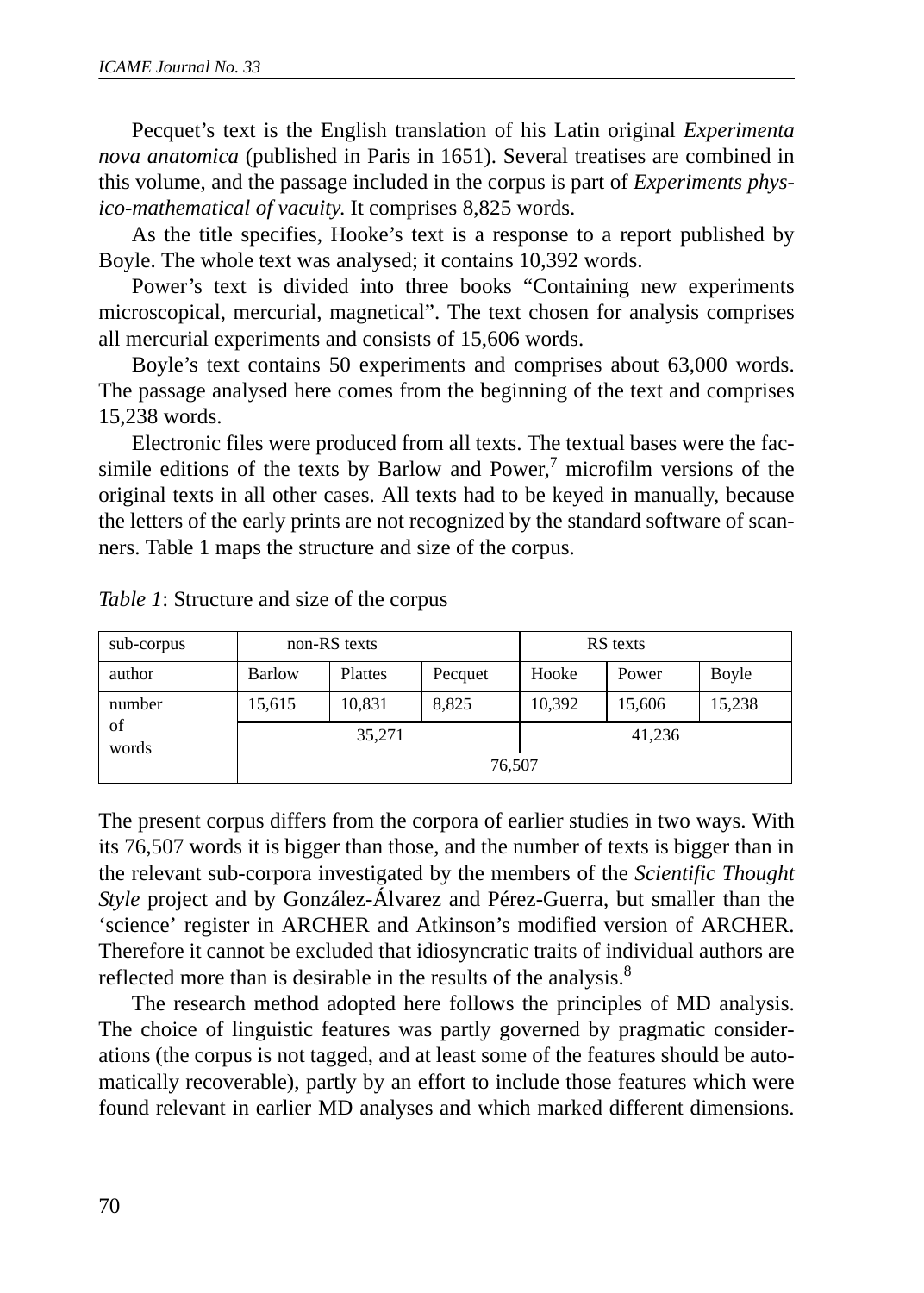Care was also taken that the features should be among those with high factor loadings in Biber's (1988: 89f.) list.

The following 17 features were considered: present tense verbs, 2nd person pronouns, 1st person pronouns, *be* as main verb, possibility modals, past tense verbs, perfective verbs, 3rd person pronouns, relative clauses with relative markers in subject position, relative clauses with relative markers in object position, pied piping constructions, prediction modals, conditional subordination, necessity modals, passive constructions, past participle constructions with WHIZ deletion, other (= non-conditional) subordination.

The production date of the texts made some adaptations necessary. They concern the features 3rd person pronouns and relative clauses.

Biber's feature third person personal pronouns (1988: 225) comprises the following forms: *she, he, they, her, him, them, his, their, himself, herself, themselves*. The forms *his* and *their* indicate that possessive determiners are to be included in the list of search items. All singular elements of the list relate to substantives with personal referents. In EModE, the PDE possessive determiner *its* was still often replaced by the more archaic form *his*, so that the occurrences of *his* had to be checked whether they referred to a personal or to a non-personal substantive. Occurrences of 'neutral' *his* were excluded. Additionally, *his* could occur as a marker of genitive (type: *Linus his principles*). Although this is usually considered a minor alternative, the corpus contains quite a few occurrences of *his* in this function; they, too, had to be excluded.

In the 17th century the distribution of the relative marker *that* on the one and *which* and *who* on the other hand did not yet follow PDE rules with respect to the animateness of the antecedent and the degree of restrictiveness of the relative clause. It seemed therefore inappropriate to count *wh*-relative clauses and *that*-relative clauses separately, although in Biber's model the former are markers of dimension 3, the latter of dimension 4.<sup>9</sup>

The tokens of all features were counted in each text, and tables of raw frequencies were set up. These figures were normalised on the basis of 1,000 words, and the mean values were calculated. For the following computation of standardized frequencies, the steps described by Biber (1988: 93–97) were followed. Summing up the standardized frequencies of the features yielded dimension scores of each text for each dimension (text dimension scores). Comparisons of the two sub-corpora also required the calculation of genre dimension scores, i.e. calculations of the mean values of the text dimension scores.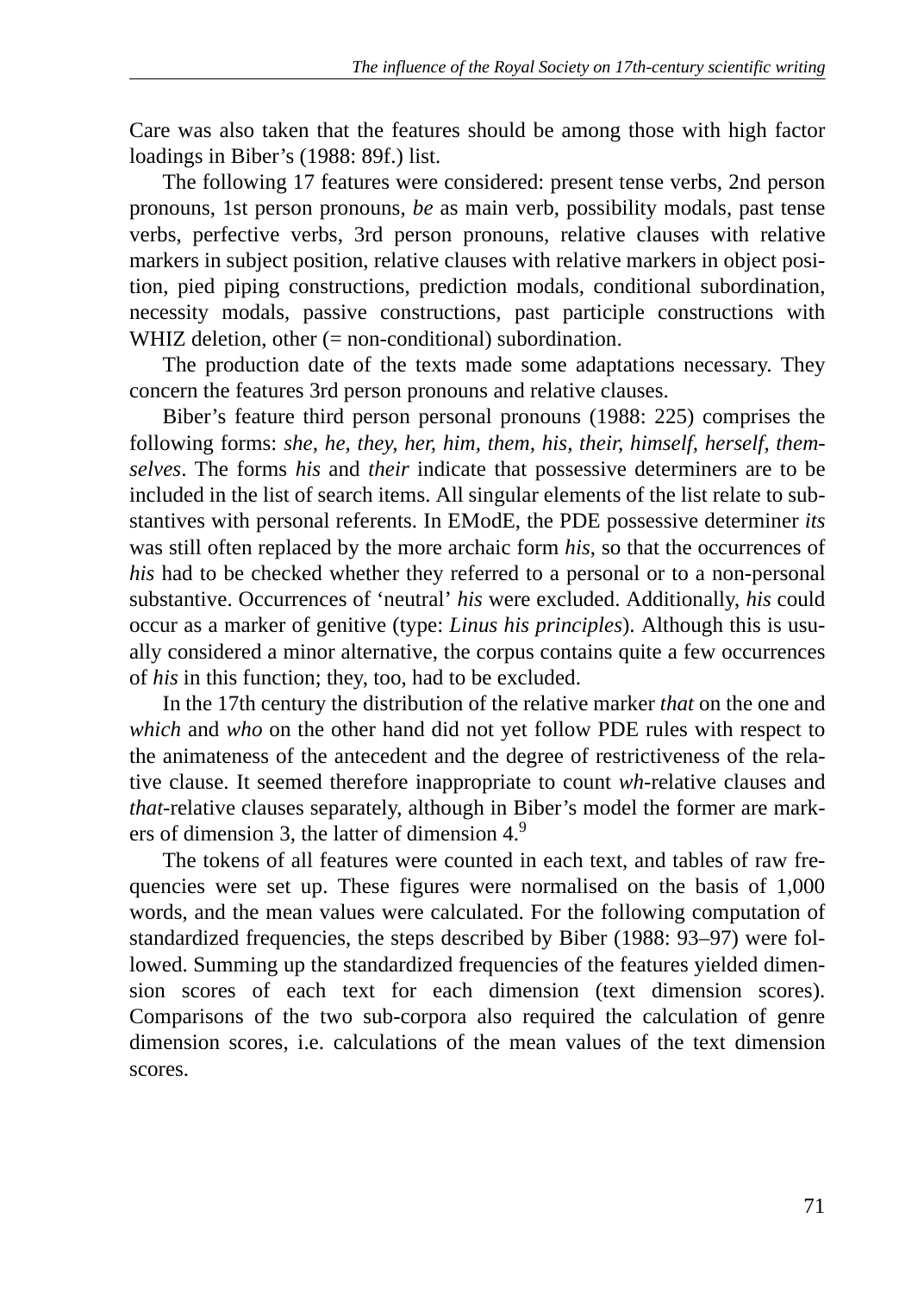### *4 Analysis and discussion*

#### *4.1 Methodological issues*

The most comprehensive description of the model of MD analysis is given in Biber (1988). The model is based on data from the LOB Corpus and the *London-Lund Corpus of Spoken English* plus a collection of professional and personal letters. The set of linguistic features which serve as input for the factor analysis comprises 67 elements. In the last chapter, where Biber outlines possible fields of application of the model (1988: 203), he explicitly mentions the study of the "historical evolution of written texts in English". This possibility was exploited in the publications mentioned before and several others (Biber and Finegan 1989, 1992; Atkinson 1992). There are, however, some problems involved in the application of the model to diachronic studies especially when they deal with texts of earlier periods.

Such an approach tacitly implies that the features included in the 1988 model were part of English in former periods as well, that they co-occurred in the same way, and that their co-occurrence reflected the same communicative purposes, i.e. that automatically produced factors allow the same interpretation as the 1988 factors. This methodological complication was recognized by Atkinson (1999: 64). The only publication I am aware of which steps away from the well-trodden path of MD analysis of the 1988 type is Biber  $(2001)$ .<sup>10</sup> Here the author uses data from the 18th century; he works with the same linguistic features as before, but he identifies different factors, and he interprets them partly differently.<sup>11</sup> He identifies three dimensions, and only the first of them is characterized by the same communicative purpose as the corresponding dimension in the 20th century model. Dimension 2 in the 18th century model has no counterpart in the 20th century model.<sup>12</sup> It sets off dramatic texts of the 18th century against all other genres of the corpus. The third 18th century dimension corresponds to dimension 2 in the 20th century model; it reflects narrative concerns.

The present study follows the example of Atkinson (1996, 1999), Biber and Finegan (1997), and González-Álvarez and Pérez-Guerra (1998) in taking over the first five dimensions and their linguistic characterization as established in Biber (1988). A separate factor analysis is planned for the future.

A less serious, but yet annoying problem concerns the comparability of results achieved in former studies based on the model of (20th century) MD analysis. Comparisons are often difficult because the lists of features investigated need not be identical; sometimes they are not even specified. Originally Biber (1988) worked with 67 features, and they are neatly listed and illustrated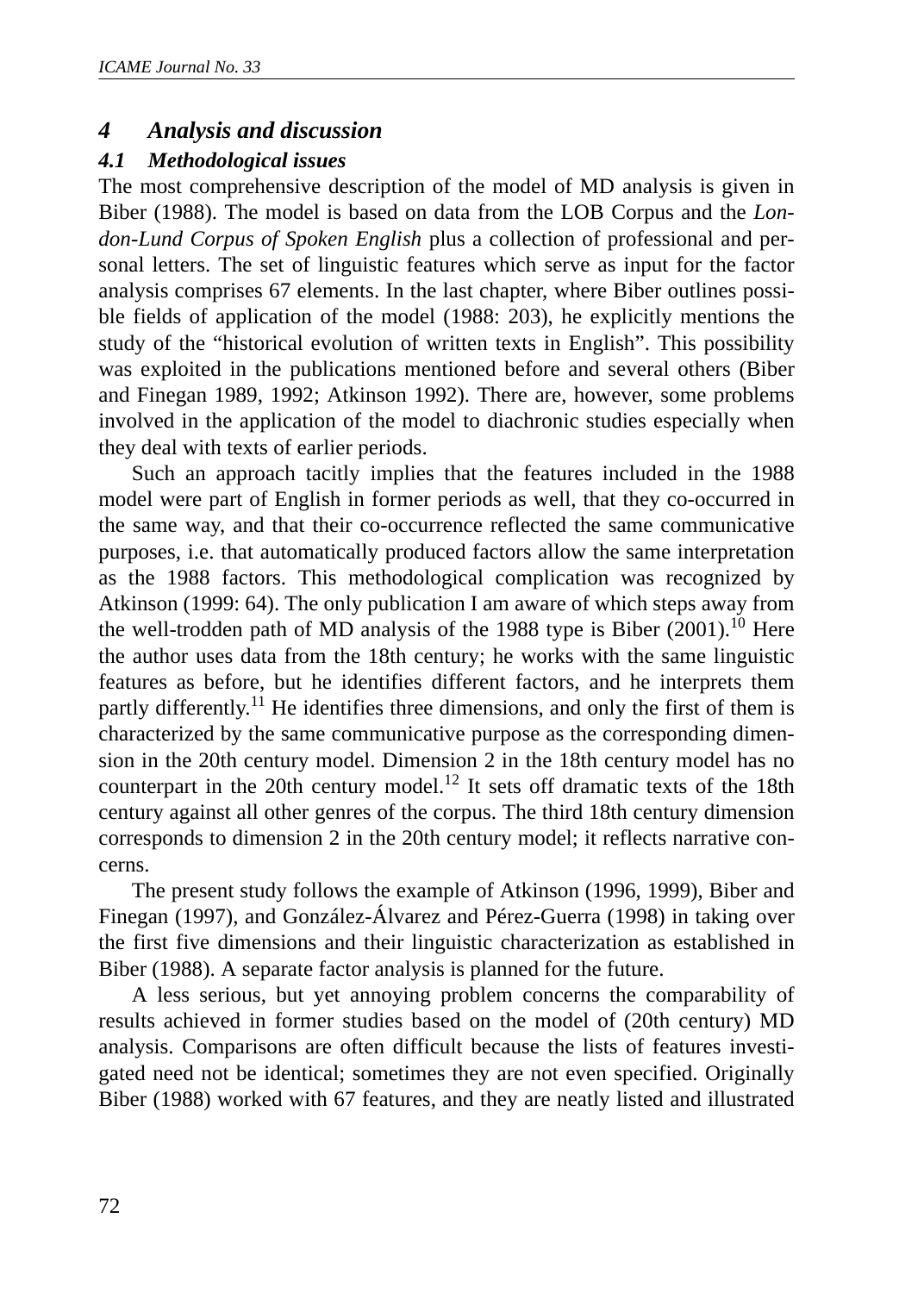in his book (Appendix II). In Biber and Finegan (1997) 57 features are listed, but it remains unclear which of them served as input to the factor analysis. Since González-Álvarez and Pérez-Guerra (1998) established dimension scores only for dimensions 1, 3, and 5, it is not surprising that their list of linguistic features is shorter, but it does not contain all features of these dimensions listed in Biber and Finegan (1997), and others are added instead. The feature list in Atkinson (1999: 66) is not a proper subset of that in Biber and Finegan (1997: 258f.) either. For the features used in the present study cf. section 3.

A last point to be considered is the status of 'science' or 'scientific writing' as a register. Since registers/genres are prototypical text categories, they contain core and peripheral members. Therefore reliable statements about changes of the linguistic structure of this register can only be made after an analysis of texts which occupy similar positions in the register. The texts analysed in this study share the register properties 'written by an expert about a topic of the natural sciences and published for the benefit of experts in the same field'.

# *4.2 Dimension 1: Involved vs. informational production*

The following features are interpreted as indicators of the degree of involvement: present tense verbs, 2nd person pronouns, 1st person pronouns, *be* as main verb, and possibility modals. In Biber's 1988 list they have factor loadings between .86 and .50. High frequencies of these features indicate a high degree of involvement.

The values obtained for the present corpus are entered in Tables 2a (mean normalised frequency of each feature and its standard deviation in the two subcorpora) and 2b (standardized frequencies of each feature, text and genre dimension scores).<sup>13</sup>

|                    | mean norm. frequency | stand, dev. non-RS | stand, dev. RS |
|--------------------|----------------------|--------------------|----------------|
| present tense verb | 35.92                | 11.41              | 8.11           |
| 2nd person pronoun | 6.61                 | 1.93               | 4.54           |
| 1st person pronoun | 13.68                | 4.18               | 4.82           |
| main verb be       | 14.43                | 4.73               | 0.98           |
| possibility modal  | 7.37                 | 3.88               | 2.71           |

*Table 2a*: Mean normalised frequency and standard deviations (dimension 1)

The standard deviation provides a measure for the distribution of the frequency values of the individual linguistic features. When a linguistic feature has a low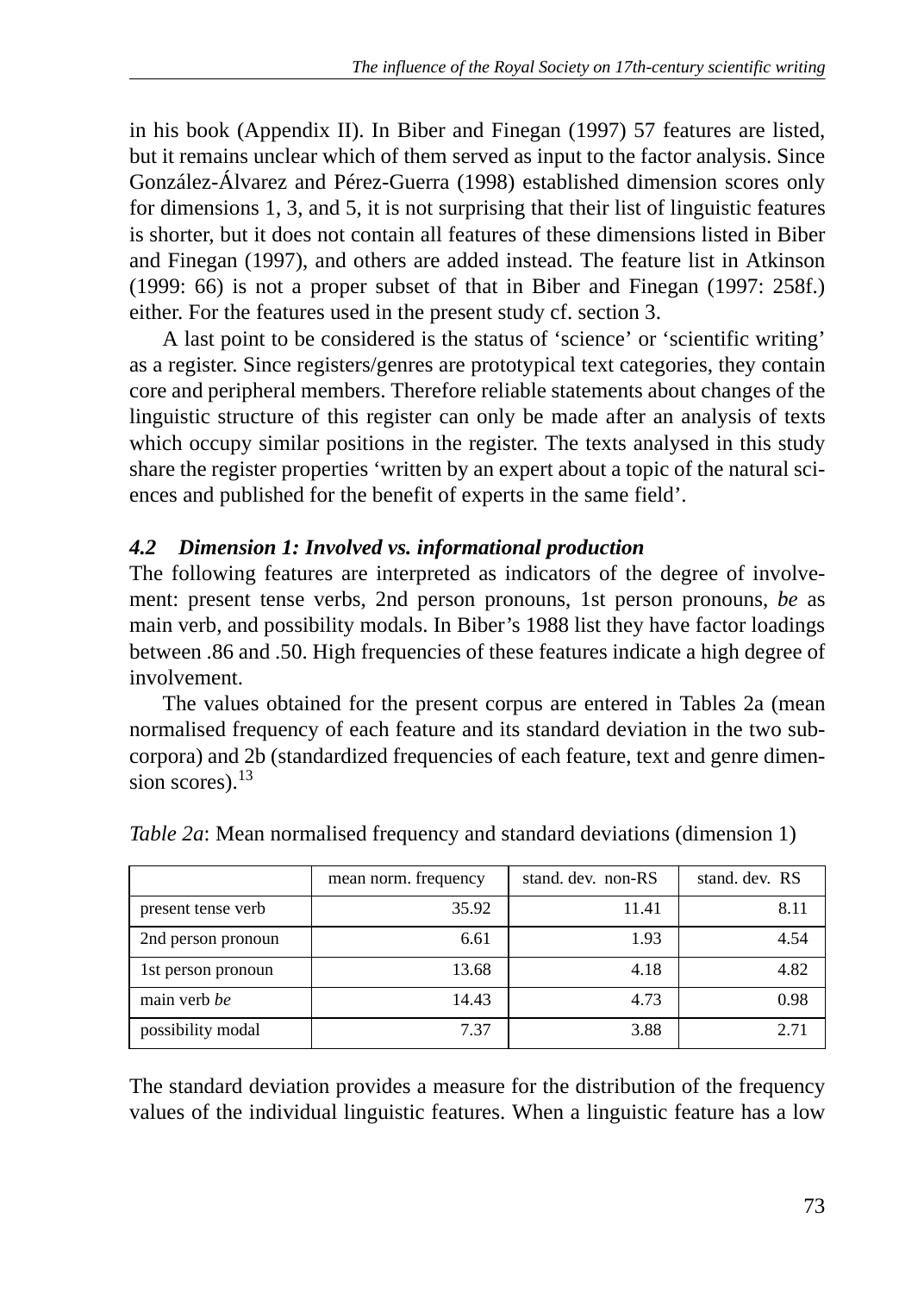standard deviation, its frequencies in the individual texts are grouped in a narrow band around the mean. Consequently, a comparison between the standard deviations of the two sub-corpora allows statements about the degree of their linguistic homogeneity.

The standard deviation of three out of the five linguistic features is lower in the RS sub-corpus than in the texts from the first half of the 17th century. The most evenly spread feature of the RS texts is *be* as a main verb. Here the standard deviation is below 1.0. The development of the distribution of the individual features leads to an overall increase of the homogeneity of the linguistic structure of RS texts compared to the earlier texts.

|                      | non-RS sub-corpus |         |         | RS sub-corpus |         |         |  |
|----------------------|-------------------|---------|---------|---------------|---------|---------|--|
|                      | <b>Barlow</b>     | Plattes | Pecquet | Hooke         | Power   | Boyle   |  |
| present tense verb   | 0.45              | $-0.14$ | 1.80    | $-0.58$       | $-0.25$ | $-2.13$ |  |
| 2nd person pronoun   | 1.61              | 1.11    | $-0.31$ | $-0.54$       | 0.74    | $-1.22$ |  |
| 1st person pronoun   | $-2.45$           | $-0.55$ | $-0.96$ | 1.05          | 0.20    | 2.19    |  |
| main verb be         | 0.95              | 0.55    | $-0.94$ | 0.18          | $-1.77$ | $-1.12$ |  |
| possibility modal    | $-0.38$           | 0.76    | $-1.22$ | 1.46          | $-0.52$ | 0.27    |  |
| text dimension score | 0.18              | 1.73    | $-1.63$ | 1.57          | $-1.60$ | $-2.01$ |  |
| genre dim. score     |                   | 0.09    |         |               | $-0.68$ |         |  |

*Table 2b*: Standardized frequencies, text and genre dimension scores

Since high frequencies of the linguistic features on dimension 1 are interpreted as an involved interactive style, the genre dimension scores indicate a development towards a less involved style. This development is mirrored by the text dimension scores of the RS texts; Boyle's text has the lowest dimension score. The genre dimension score of the earlier texts situates them slightly above the dividing-line on the involved side, whereas the RS texts are located below the dividing-line on the informative side. This result clashes with González-Álvarez and Pérez-Guerra's claim (1998: 330f.) that science texts became more involved from the middle of the 15th to the second half of the 17th century. This discrepancy can be due to one or several of the following reasons.

González-Álvarez and Pérez-Guerra's 15th century texts belong to the domain of medicine and those of the 16th century to the fields of anatomy and geometry, whereas the texts analysed here come from the natural sciences (physics/geology).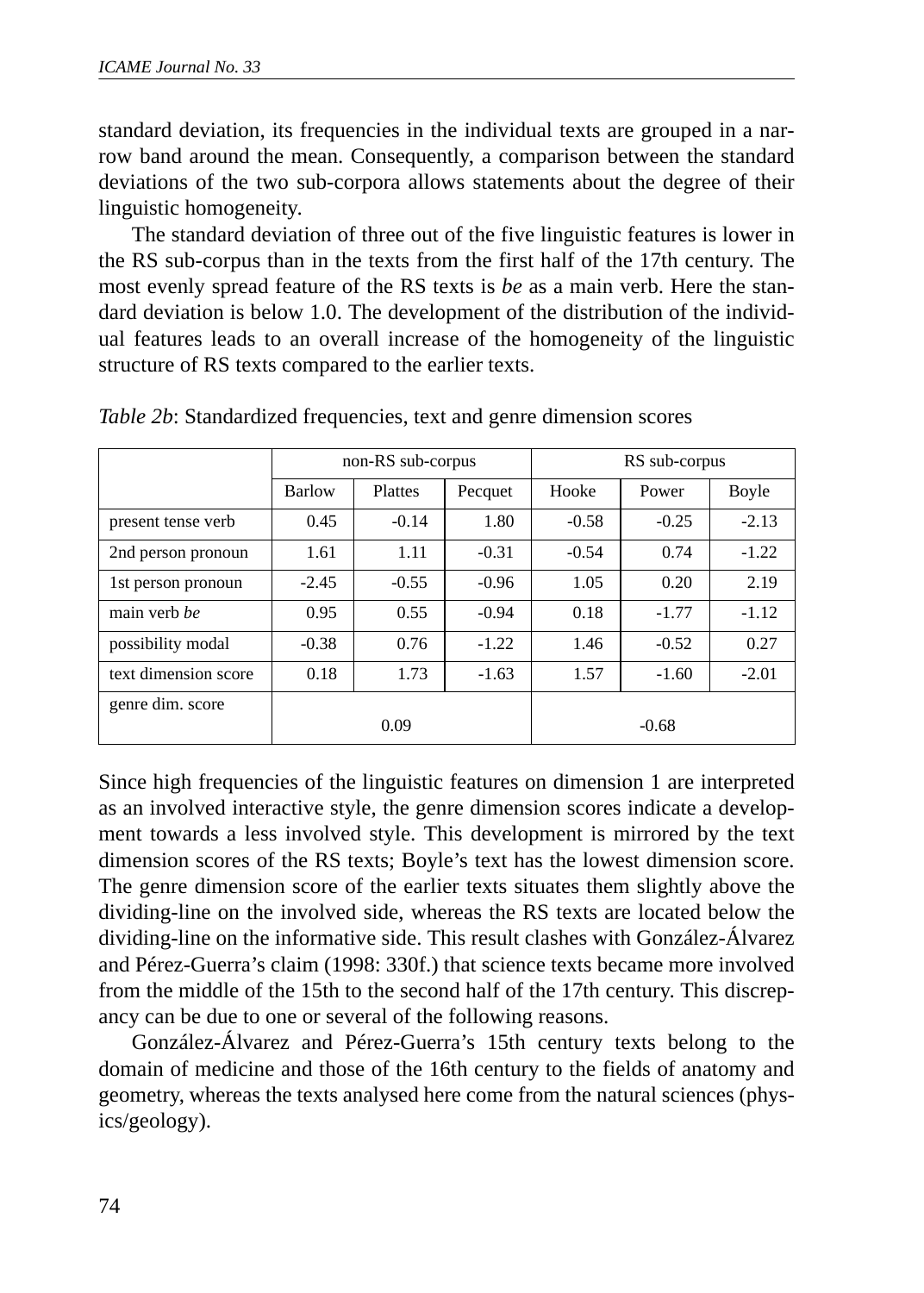González-Álvarez and Pérez-Guerra's analysis of dimension 1 is based on 23 positive and five negative features,  $14$  whereas in the present analysis only five features are used. Starting from the standardized frequencies listed in González-Álvarez and Pérez-Guerra's appendix, I calculated the corresponding normalised frequencies of their science texts and integrated them into my own corpus. The resulting genre dimension scores supported González-Álvarez and Pérez-Guerra's claim of a development towards a more involved style between the 15th and the 16th century, but not between the 16th and the 17th century.

González-Álvarez and Pérez-Guerra's genre dimension score for science texts of the 17th century was taken over from Atkinson (cf. González-Álvarez and Pérez-Guerra 1998: footnote 9). But his score is based on different mean values of the linguistic features (e.g. first person pronouns: Atkinson: 24.7; González-Álvarez and Pérez-Guerra: 55.0), and since they are used in the calculation of standardized frequencies and of text and genre dimension scores, a direct comparison of González-Álvarez and Pérez-Guerra's 16th century and Atkinson's 17th century genre dimension scores may lead to skewed conclusions.

According to Biber and Finegan (1997) and Atkinson (1999), science texts became less involved after the 17th century. The results of the present analysis allow the conclusion that this development was already under way in the first half of the 17th century, and the RS texts followed this development.

# *4.3 Dimension 2: Narrative vs non-narrative concerns*

Biber's dimension 2 contains six positive features. Three of them, which have the highest factor loadings (between .48 and .90) were counted. The relevant values are given in Tables 3a and 3b:

|                    | mean norm. frequency | stand, dev. non-RS | stand, dev. RS |
|--------------------|----------------------|--------------------|----------------|
| past tense verb    | 14.61                | 2.36               | 11.16          |
| perfective verb    | 3.44                 | 0.74               | 2.67           |
| 3rd person pronoun | 9.81                 | 2.05               | 1.86           |

*Table 3a*: Mean normalised frequency and standard deviations (dimension 2)

Contrary to dimension 1, here the distribution of the relevant linguistic features became less concentrated around the mean between the first and the second half of the 17th century. This is primarily due to the wide frequency range of past tense verbs in the RS texts. Here the standard deviation contrasts sharply with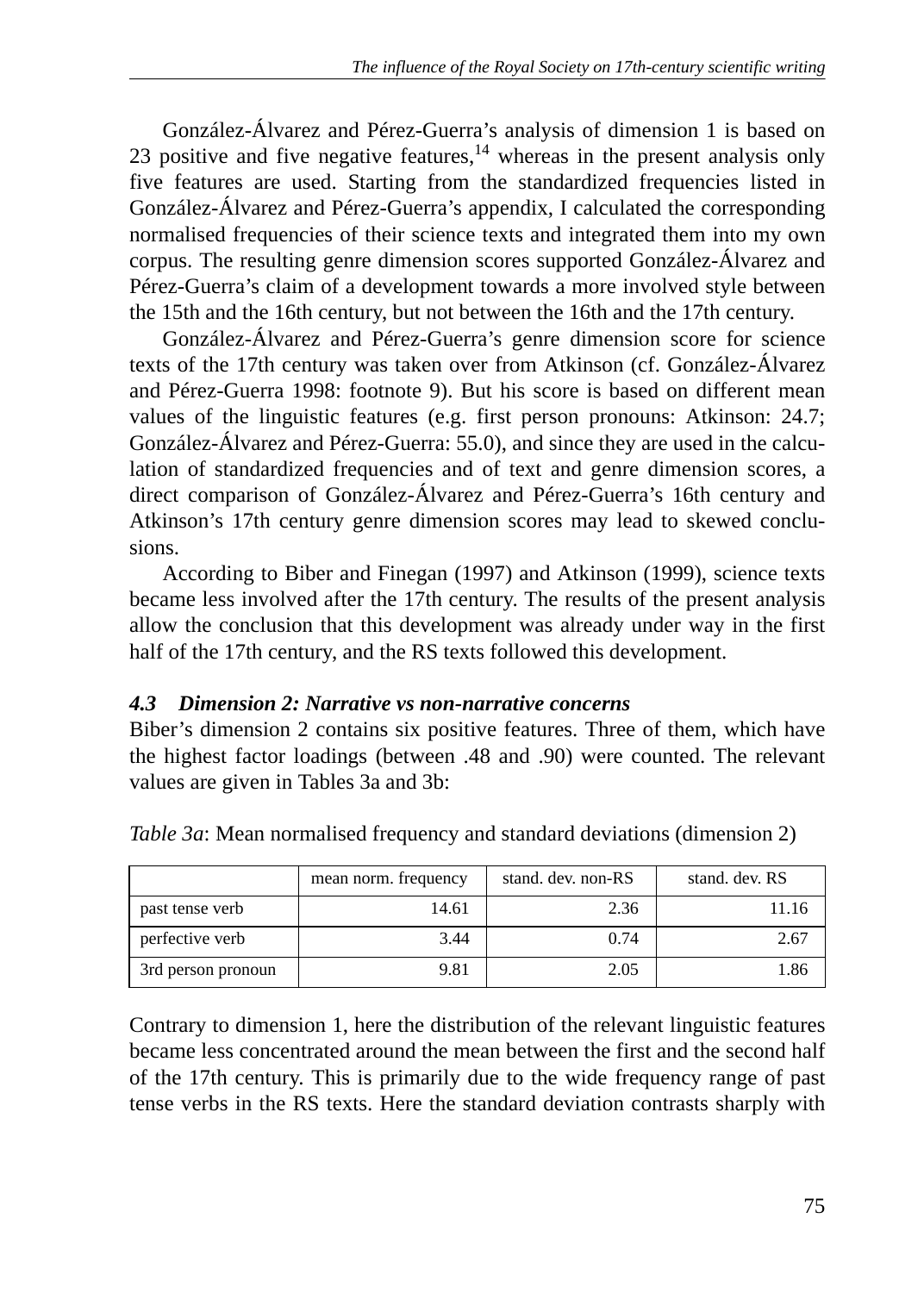that of the earlier texts. Only third person pronouns became more evenly distributed, and they reached a standard deviation below 2.0.

|                    | non-RS sub-corpus |                |         | RS sub-corpus |         |         |
|--------------------|-------------------|----------------|---------|---------------|---------|---------|
|                    | <b>Barlow</b>     | <b>Plattes</b> | Pecquet | Hooke         | Power   | Boyle   |
| past tense verb    | $-3.28$           | $-1.34$        | $-2.73$ | $-0.24$       | 0.14    | 1.65    |
| perfective verb    | $-1.80$           | $-0.29$        | 0.08    | $-0.60$       | $-0.14$ | 1.30    |
| 3rd person pronoun | 1.45              | 0.02           | 1.95    | $-0.10$       | $-1.78$ | $-1.87$ |
| text dim. score    | $-3.63$           | $-1.61$        | $-0.70$ | $-0.94$       | $-1.78$ | 1.08    |
| genre dim. score   |                   | $-1.98$        |         |               | $-0.54$ |         |

*Table 3b*: Standardized frequencies, text and genre dimension scores

The genre dimension scores of both the non-RS and the RS texts have values below zero, i.e. narrative concerns do not play a role in these texts. Yet the values show that a change took place in the direction towards a higher degree of narrativity. This development during the 17th century contrasts with that mentioned in Biber and Finegan (1997: 271) and Atkinson (1999: 133) after the 17th century; here the degree of narrativity decreases. The results of the present analysis suggest that the RS texts marked a turning-point in the development on this dimension.

### *4.4 Dimension 3: Situation-dependent vs elaborated reference*

Dimension 3 in Biber's 1988 model contains positive and negative features. Negative features are time adverbials, place adverbials, and adverbs derived from adjectives with the suffix *-ly*; they are indicative of situation-dependent reference. Establishing lists of corresponding items in EModE would have been a very time-consuming process. Therefore these features were not considered. The positive features with the highest factor loadings are relative clauses. Three types of relative clauses were counted: relative clauses with a relative marker functioning as subject, relative clauses with a relative marker functioning as object, and pied piping constructions. The corresponding values are listed in Tables 4a and 4b: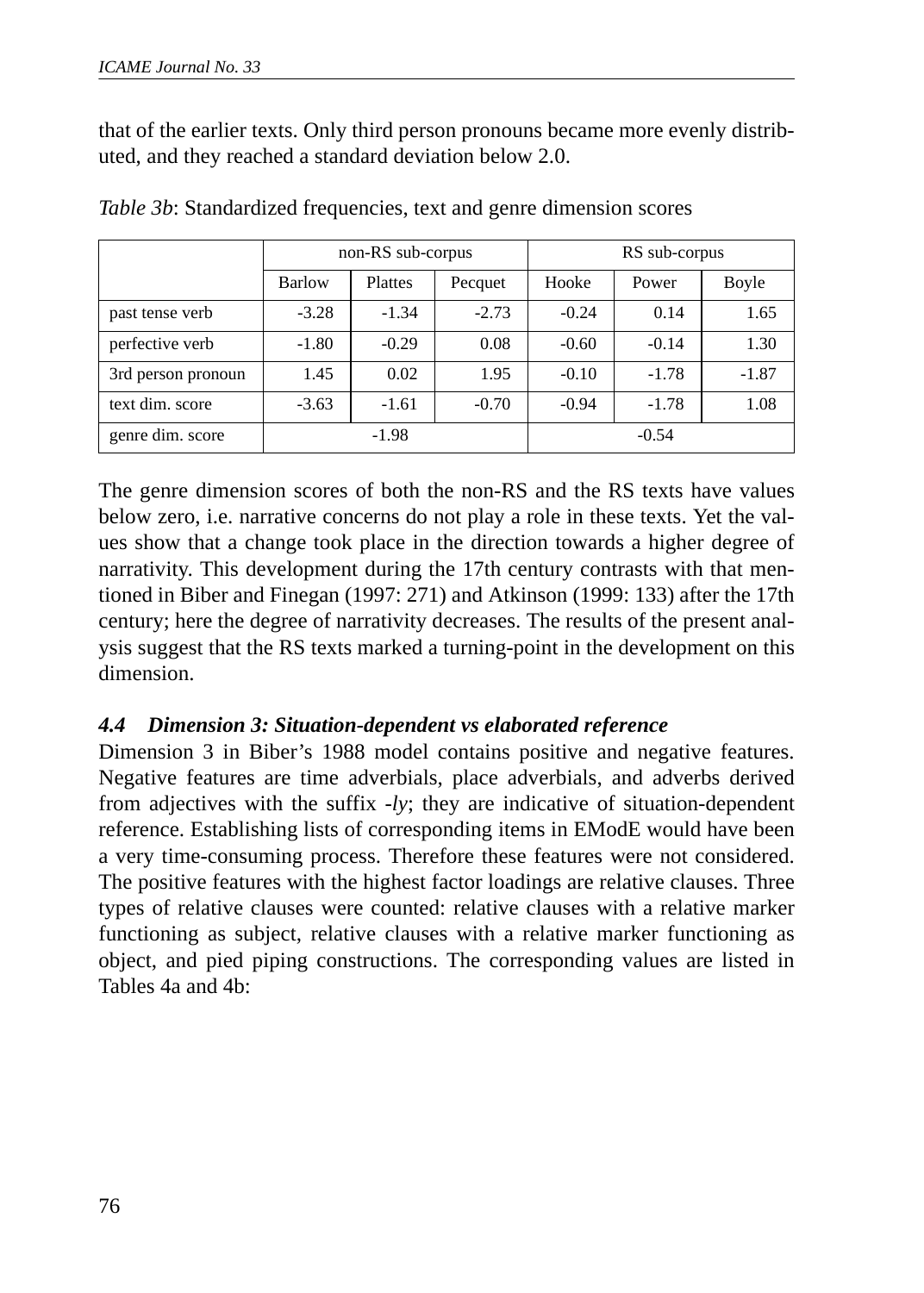|                     | mean norm. frequency | stand, dev. non-RS | stand, dev. RS |
|---------------------|----------------------|--------------------|----------------|
| rel. marker subject | 7.13                 | 0.48               | 0.40           |
| rel. marker object  | 1.82                 | 0.74               | 0.58           |
| pied piping         | 3.00                 | 0.31               | 0.93           |

| Table 4a: Mean normalised frequency and standard deviations (dimension 3) |  |  |  |
|---------------------------------------------------------------------------|--|--|--|
|                                                                           |  |  |  |
|                                                                           |  |  |  |

All three linguistic features are fairly evenly spread across the texts of both subcorpora with standard deviations below 1.0. But the lower values of the standard deviations of two of the three linguistics features in the RS sub-corpus support the hypothesis of a growing linguistic homogeneity of science texts under the influence of the RS.

|                     | non-RS sub-corpus |         |         | RS sub-corpus |         |       |
|---------------------|-------------------|---------|---------|---------------|---------|-------|
|                     | <b>Barlow</b>     | Plattes | Pecquet | Hooke         | Power   | Boyle |
| rel. marker subject | $-1.73$           | $-2.14$ | $-0.24$ | 2.82          | 1.20    | 1.00  |
| rel. marker object  | $-0.05$           | $-0.35$ | 1.50    | $-1.14$       | $-0.92$ | 0.68  |
| pied piping         | $-2.72$           | $-0.79$ | $-1.30$ | 1.51          | $-0.48$ | 0.57  |
| text dim. score     | $-4.50$           | $-3.28$ | $-0.04$ | 3.19          | $-0.20$ | 2.25  |
| genre dim. score    |                   | $-2.60$ |         |               | 1.74    |       |

*Table 4b*: Standardized frequencies, text and genre dimension scores

The genre dimension scores demonstrate a change from situation-dependent to elaborate reference. This seems to contrast with González-Álvarez and Pérez-Guerra's claim (1998: 333) that science texts underwent a unidirectional development from more elaborate to more situation-dependent reference between the 15th and 17th century. The same explanations which I offered for the discrepancy between their results and mine on dimension 1 may be valid here. Yet there is the additional complication that the integration of their frequency values for relative constructions into my corpus does not support their claim of a development towards less elaborate reference between the 15th and the 16th century, and only a comparison of the recalculated genre dimension scores of the 16th and those of the second half of the 17th century seems to suggest a development towards a lower degree of elaborate reference. If, however, the new value for the early 17th century texts is also taken into consideration, the development turns out to be wavelike (15th c. > 16th c.: more elaborate; 16th c. > early 17th c.: less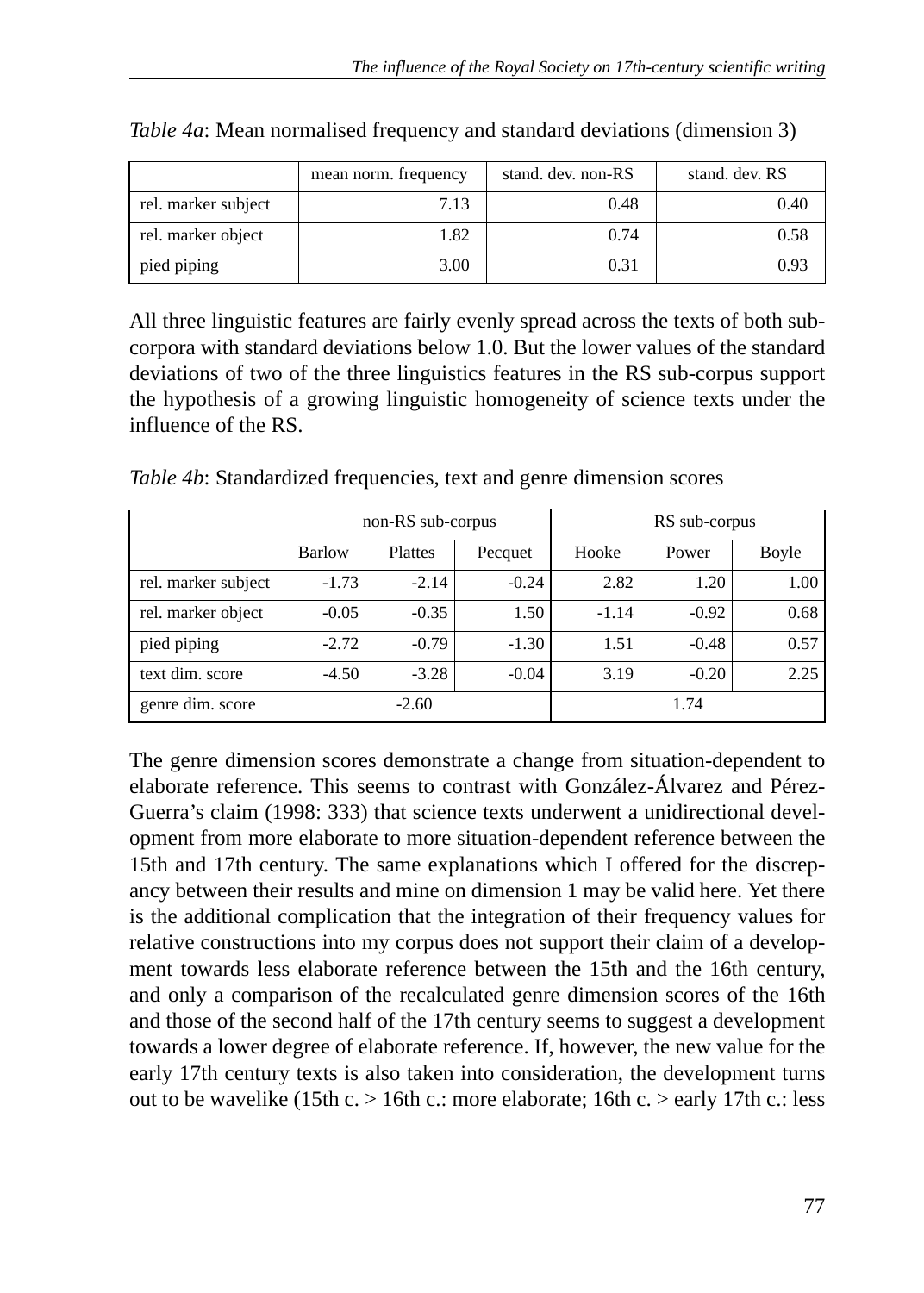elaborate; early 17th c. > late 17th c.: more elaborate; late 17th c. > early 18th c.: more elaborate). Further studies are needed to decide whether the change from situation-dependent to elaborate reference was initiated by the writers of the RS, as my results suggest, or whether this was a later development.

### *4.5 Dimension 4: Overt expression of persuasion*

Dimension 4 is marked by positive features only. Three of them with factor loadings between .46 and .54 were considered: prediction modals (*will*, *shall*, *would*), conditional subordination, and necessity modals (*should*, *must*). The relevant figures are given in Tables 5a and 5b:

|                     | mean norm. frequency | stand, dev. non-RS | stand, dev. RS |
|---------------------|----------------------|--------------------|----------------|
| prediction modal    | 9.86                 | 4.02               | 3.52           |
| cond. subordination | 4.48                 | 2.84               | 0.31           |
| necessity modal     | 2.50                 | 0.53               | 0.51           |

*Table 5a*: Mean normalised frequency and standard deviations (dimension 4)

The values on this dimension show an increase in the homogeneity of the linguistic structure. The standard deviation of two of the three features is even below 1.0 in the RS texts.

*Table 5b*: Standardized frequencies, text and genre dimension scores

|                     | non-RS sub-corpus |                |         | RS sub-corpus |         |         |
|---------------------|-------------------|----------------|---------|---------------|---------|---------|
|                     | <b>Barlow</b>     | <b>Plattes</b> | Pecquet | Hooke         | Power   | Boyle   |
| prediction modal    | 0.84              | $-0.04$        | $-1.15$ | 0.96          | 0.41    | $-0.97$ |
| cond. subordination | 1.12              | 0.56           | $-0.81$ | $-2.63$       | $-1.61$ | $-3.61$ |
| necessity modal     | $-0.02$           | 1.71           | $-0.02$ | $-1.69$       | $-0.25$ | 0.22    |
| text dim. score     | 1.94              | 2.23           | $-1.98$ | $-3.36$       | $-1.45$ | $-4.36$ |
| genre dim. score    | 0.73              |                |         | $-3.05$       |         |         |

The genre dimension score of the non-RS texts situates them a little above the baseline on the scale of persuasiveness. The degree of open persuasion decreases markedly afterwards, so that the RS texts have a genre dimension score which is well below the baseline. At the moment it is difficult to decide if this development was initiated by the RS writers, because only Atkinson studied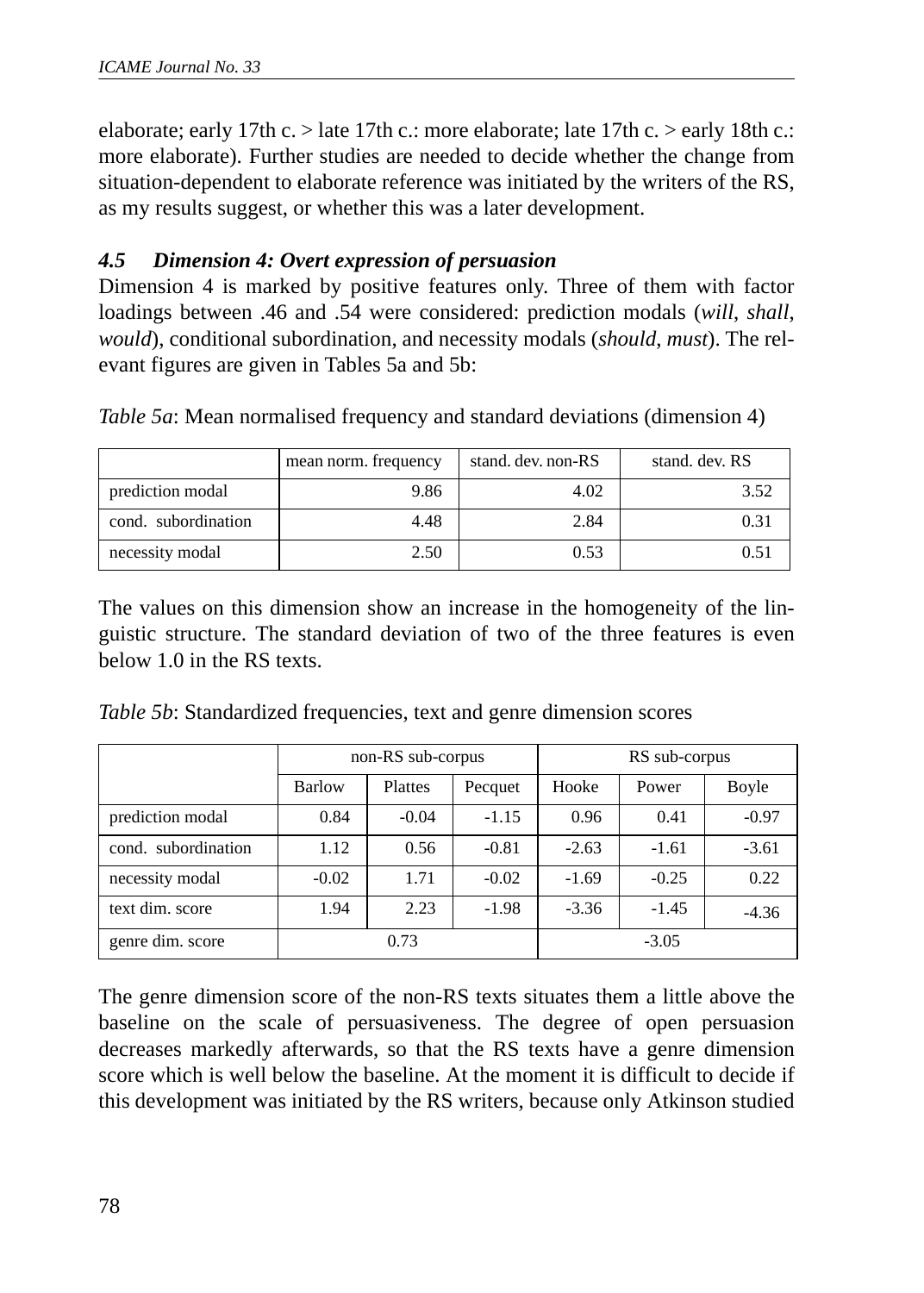changes on this dimension, and the earliest texts of his corpus date from 1675. He noted a general development towards a non-persuasive style, starting in the first half of the 18th century.

## *4.6 Dimension 5: Impersonal vs non-impersonal style*

On dimension 5 the following positive features were counted: passive constructions, past participle constructions with WHIZ deletion, and other (= non-conditional) subordination. Since agentless and agented passives mark the same dimension in Biber's 1988 model, they were not treated as separate features. Tables 6a and 6b contain the relevant values:

|                      | mean norm. frequency | stand, dev. non-RS | stand, dev. RS |
|----------------------|----------------------|--------------------|----------------|
| passive              | 13.54                | 3.72               | 4.38           |
| past part. WHIZ del. | 4.39                 | 1.64               | 1.17           |
| other subordination  | 5.96                 | 0.80               | 3.18           |

*Table 6a*: Mean normalised frequency and standard deviations (dimension 5)

As on dimension 2, the homogeneity of the linguistic structure decreases on this dimension. The values of the feature 'other subordination' contribute most to this development.

*Table 6b*: Standardized frequencies, text and genre dimension scores

|                      | non-RS sub-corpus |         |         | RS sub-corpus |         |       |  |
|----------------------|-------------------|---------|---------|---------------|---------|-------|--|
|                      | <b>Barlow</b>     | Plattes | Pecquet | Hooke         | Power   | Boyle |  |
| passive              | $-1.16$           | 0.82    | 0.04    | 0.63          | $-1.07$ | 0.68  |  |
| past part. WHIZ del. | $-1.15$           | 0.41    | 0.70    | $-0.54$       | $-0.57$ | 1.17  |  |
| other subordination  | $-2.62$           | $-1.32$ | $-0.65$ | $-0.63$       | 0.43    | 1.36  |  |
| text dim. score      | $-4.93$           | $-0.09$ | 0.09    | $-0.54$       | $-1.21$ | 3.21  |  |
| genre dim. score     |                   | $-1.64$ |         |               | 0.48    |       |  |

The general development which can be inferred from the genre dimension scores indicates a change from a less to a more abstract style. A comparison of the text dimension scores of the earliest and the latest text (Barlow vs Boyle) would suggest a really dramatic change, but the values of the intermediate texts diminish the size of the change considerably.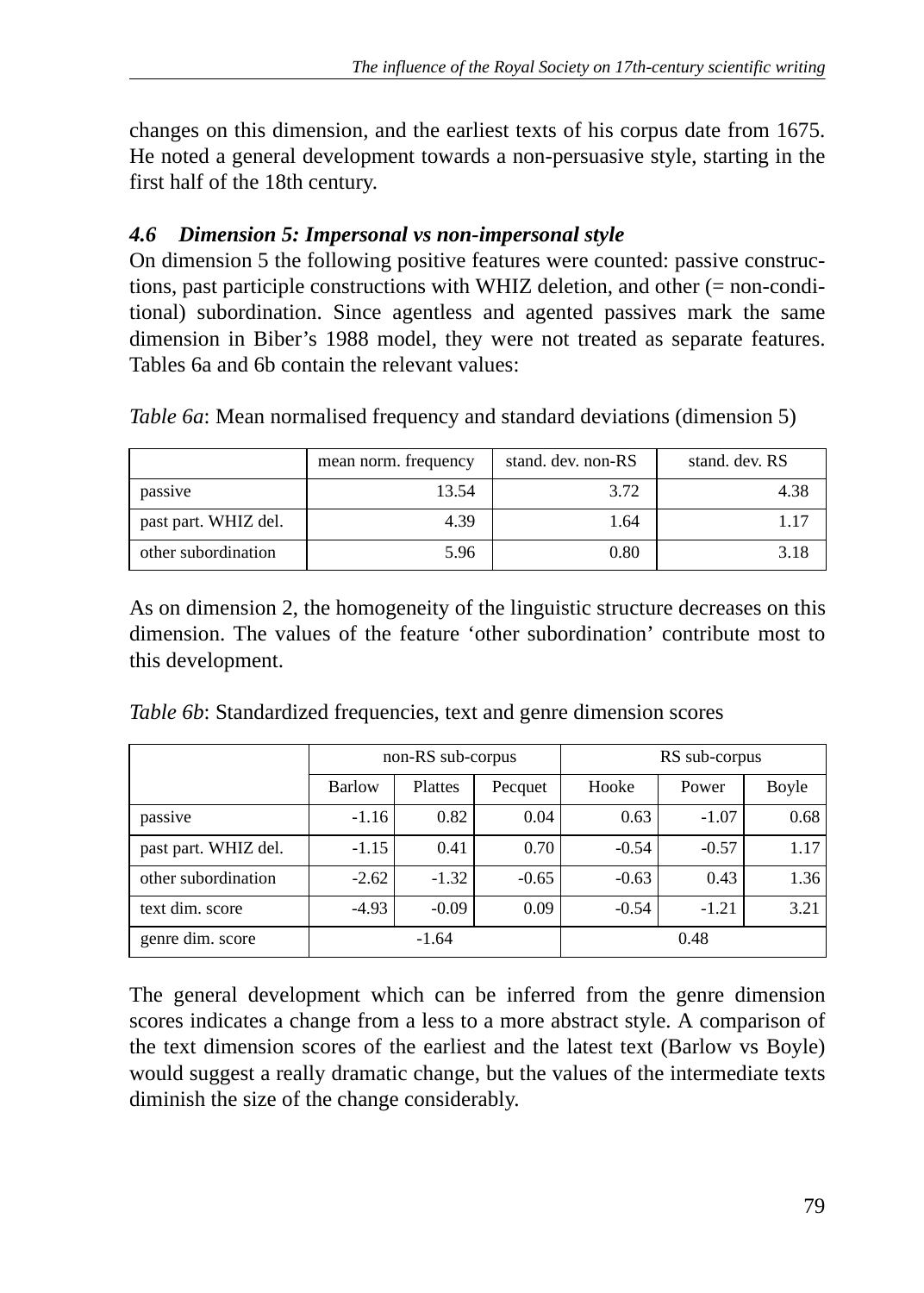According to Biber and Finegan (1997: 268) and Atkinson (1999: 129–133), science texts of the 20th century are more abstract than those of the 17th century. Between these two poles there is no unidirectional development. Atkinson, whose timescale is more fine-grained, noted a change from more to less abstract between the second half of the 17th and the first half of the 18th century.

According to González-Álvarez and Pérez-Guerra (1998: 335), science texts became less abstract between the 15th and the 16th century.14 Comparing their 16th century values to Atkinson's 17th century values, they came to the conclusion that the degree of abstractness rose in this period.

When the genre dimension score of the texts of the first half of the 17th century is also taken into consideration, the claim of increasing abstractness can be formulated more precisely. This change took place between the first and the second half of the 17th century, and the RS writers were responsible for it. Since Atkinson's figures (1999: 111) show a reversal of this development between the second half of the 17th and the first half of the 18th century, the obvious conclusion is that the writing style of the RS authors marks a turning-point in the development of abstractness in science texts.

## *5 Summary and evaluation of results*

In this study a corpus of six scientific texts of the 17th century comprising about 76,000 words was analysed with the method of MD analysis. The texts form two sub-corpora, which differ with respect to their publication dates and authors. One sub-corpus contains texts written in the second half of the 17th century and authored by eminent members of the RS, the other sub-corpus texts from the first half of the 17th century, which were produced by less famous natural scientists. The validity of two hypotheses was tested, namely the homogeneity and the novelty of the linguistic structure of the texts produced under the auspices of the RS.

The first hypothesis was supported with respect to dimensions 1, 3 and 4, but rejected with respect to dimensions 2 and 5. This confirmatory interpretation was based on the number of linguistic features whose standard deviation values were smaller in the RS-texts than in the non-RS texts. When the size of the difference between the two standard deviation values is also taken into account, a different interpretation seems equally adequate. Figure 1 visualizes the degrees of linguistic homogeneity as the sums of the standard deviations of all features on the different dimensions of both sub-corpora. Higher colums represent a lower, lower colums a higher degree of homogeneity.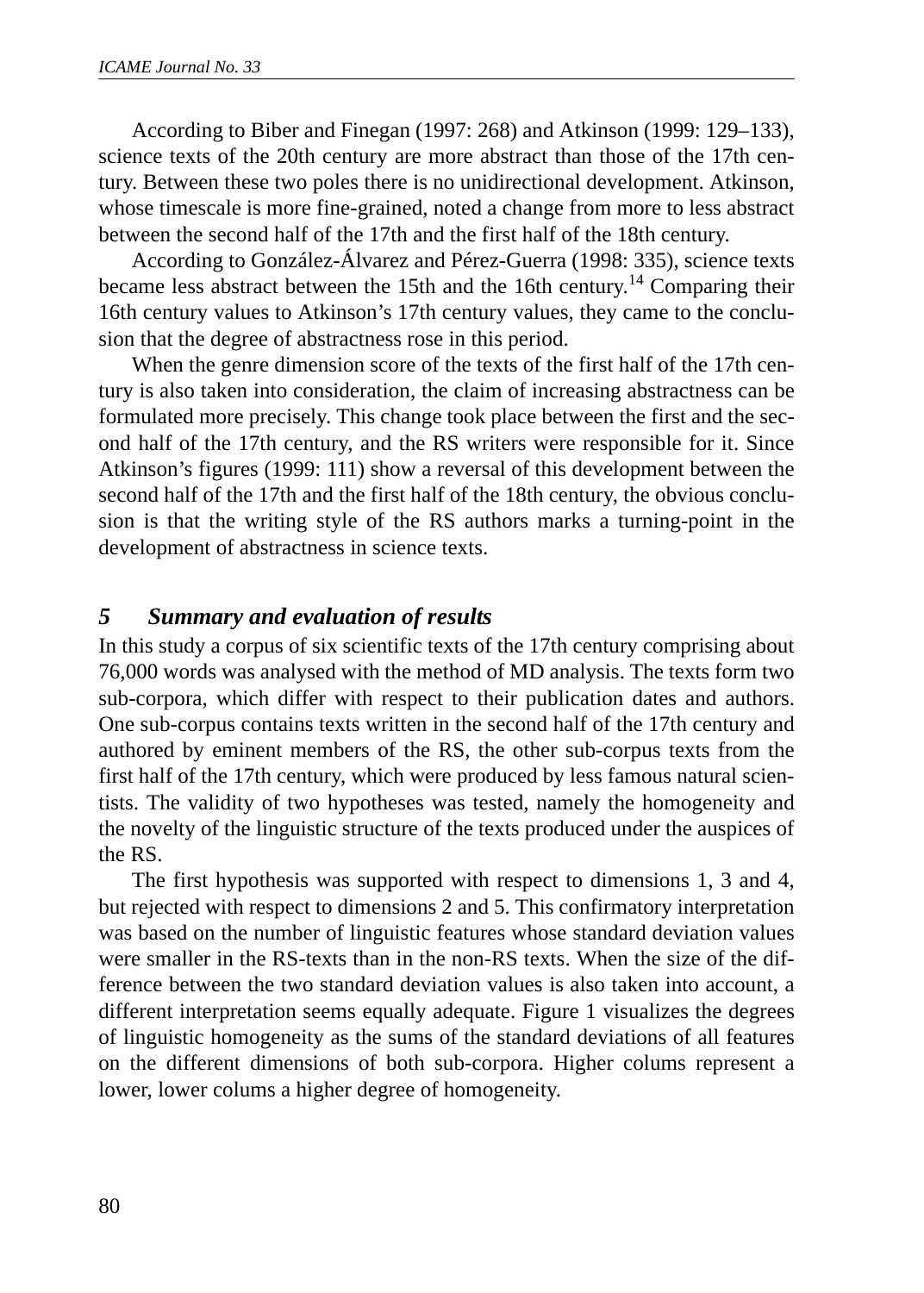

*Figure 1: Degrees of linguistic homogeneity in the sub-corpora*

The difference concerns dimension 3, where the small differences between the standard deviation values of the features relative marker with subject function and relative marker with object function are outweighed by the big difference of the corresponding values of pied piping constructions. The cumulative effect is a slightly lower degree of homogeneity of the RS texts.

The hypothesis of the novelty of the linguistic structure of RS texts could be supported with respect to all five dimensions. A comparison of the sub-corpora revealed that the texts of the RS sub-corpus was less involved, more narrative, more elaborate in their reference, less openly persuasive, and more abstract than the texts of the earlier sub-corpus.

The differences between the corresponding genre dimension scores are more or less pronounced. The biggest changes could be noticed on dimensions 3 and 4, i.e. the developments towards more elaborate reference and less persuasiveness are most noteworthy; they are followed by the changes on dimensions 2 and 5 towards more narrativity and more abstractness; the change on dimension 1 towards less involvement is least conspicuous. Yet it also contributes to the overall picture which shows that the language policy of the RS bore first fruits already a few years after its foundation.

The attempt at relating the results of the present analysis to those of previous research proved difficult. Direct comparisons with genre dimension scores of earlier studies are excluded, because they were established with different mean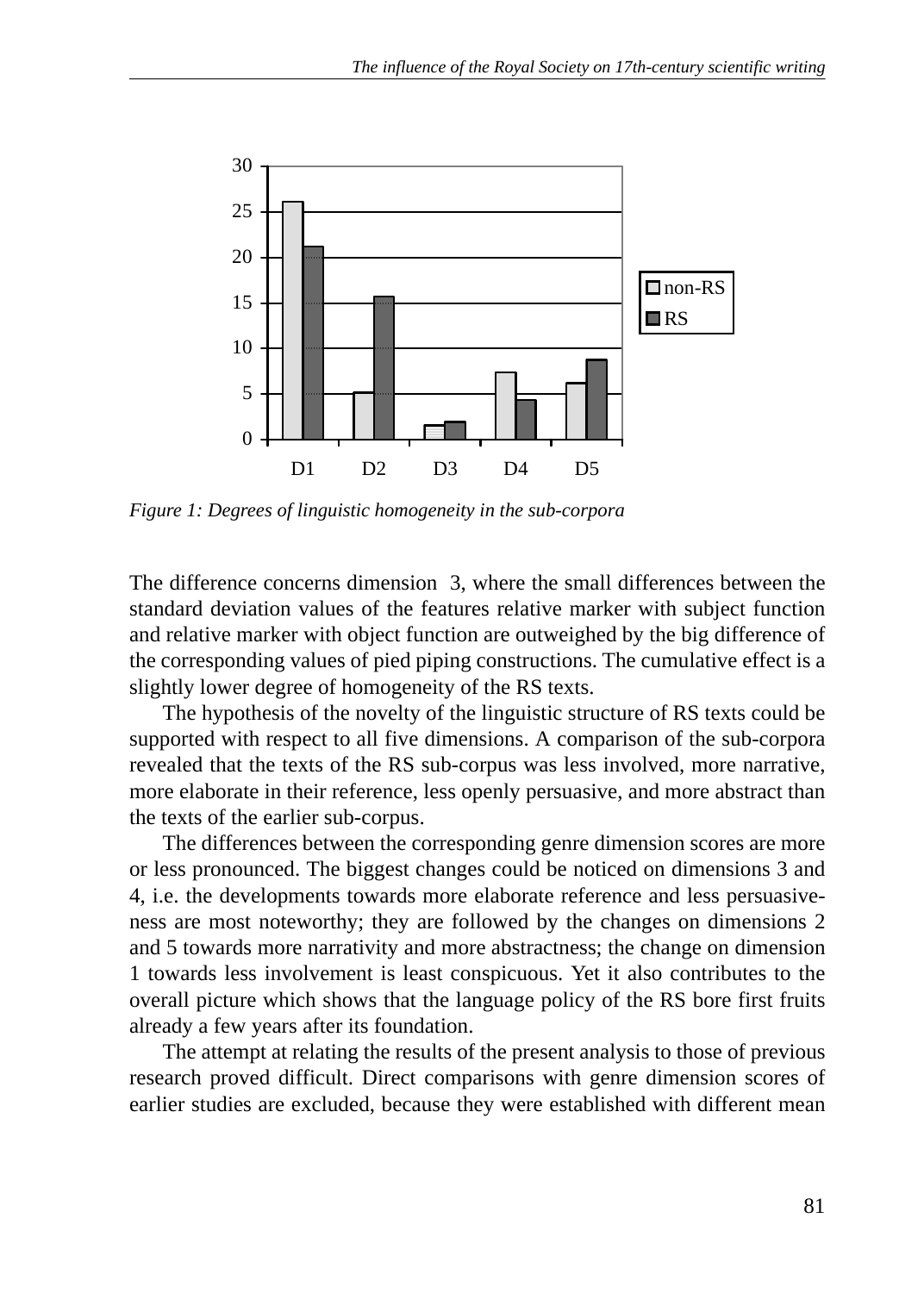values for the linguistic features and consequently different standardized frequencies, which form the basis for the calculation of text and genre dimension scores.

Another difficulty results from the different sets of linguistic features used in former studies and the present one.

Lastly, the corpora of all studies differ in size and composition. González-Álvarez and Pérez-Guerra's corpus of nearly 24,000 words contains two texts from the 15th and another two from the 16th century. Biber and Finegan's corpus, ARCHER, is composed of ten short extracts of about 2,000 words each for every 50-year period, which amounts to about 70,000 words of science texts for the period 1675–1975. All of them are taken from the PTRS. The corpus used by Atkinson is comparable to ARCHER. The corpus of the present study is bigger than all the others; one century is represented by more words than four centuries in ARCHER type corpora. Yet they have the advantage that they are not restricted to a small set of authors like the present corpus. Whether they are therefore more representative of scientific writing is a problem that needs to be explored in more detail.

For the reasons just specified, only tentative lines of the long-term development of scientific writing can be sketched. On dimensions 1, 3 and 4, the structure of the RS texts fits into a development which started in the first half of the 17th century (in the case of dimension 1 already in the middle of the 16th century) and which continued in the same direction after the 17th century, whereas on dimensions 2 and 5 the RS texts mark a turning-point in the respective developments. Figures 2a and 2b display the developments in the 17th century and indicate the directions of subsequent developments. The values under the label "later" are estimated, not real values; they are derived from scores calculated by Atkinson.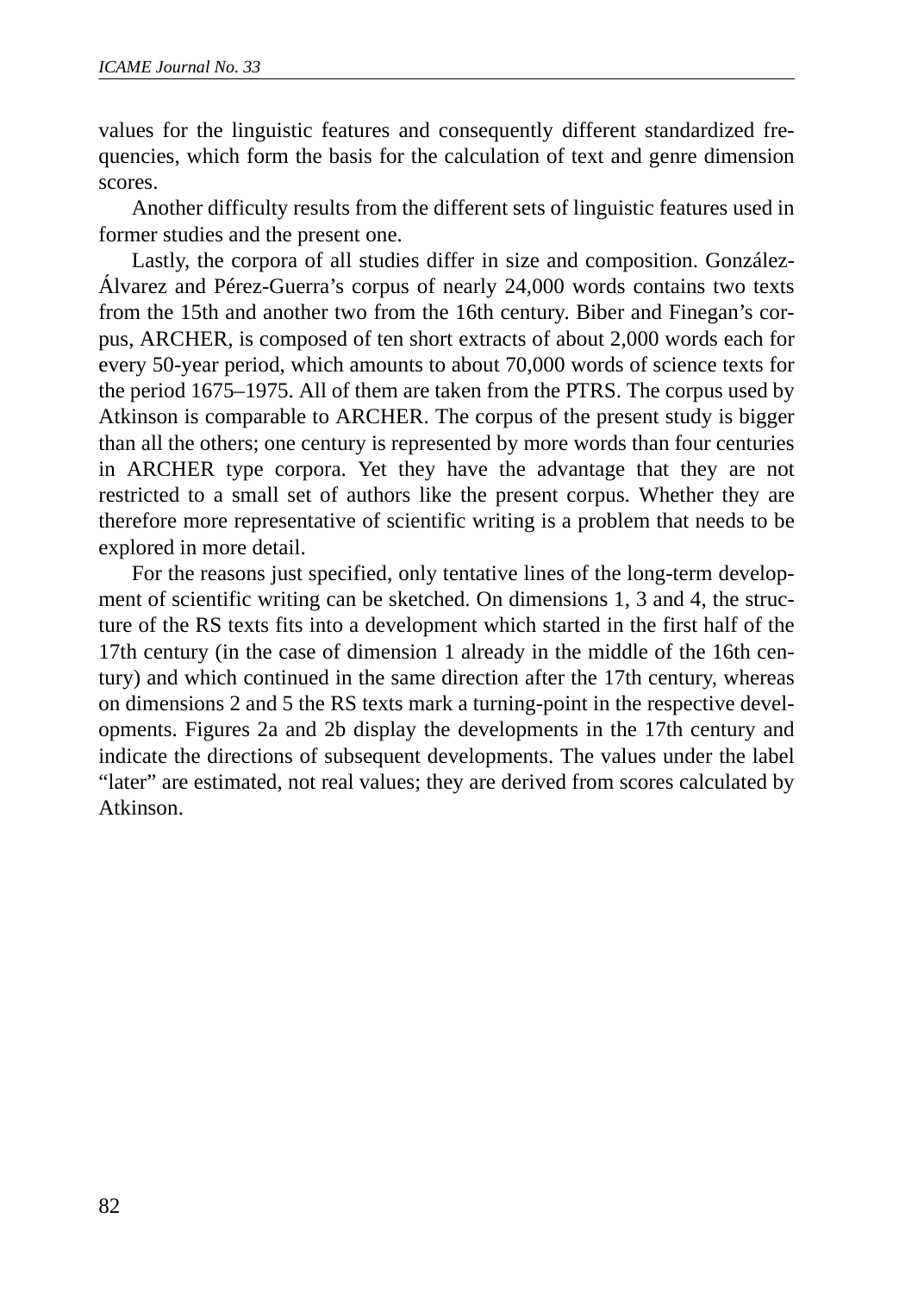

*Figure 2a: Genre dimension scores of dimensions with a unidirectional development*



*Figure 2b: Genre dimension scores of dimensions on which the direction of development changed after the 17th century*

Vague as the estimates about developments of scientific writing after the 17th century may be, even less do we know at present about the developments which led up to the structure of scientific writing at the beginning of the 17th century. The data which will help to solve this problem are now more easily accessible in the *Middle English Medical Texts* corpus.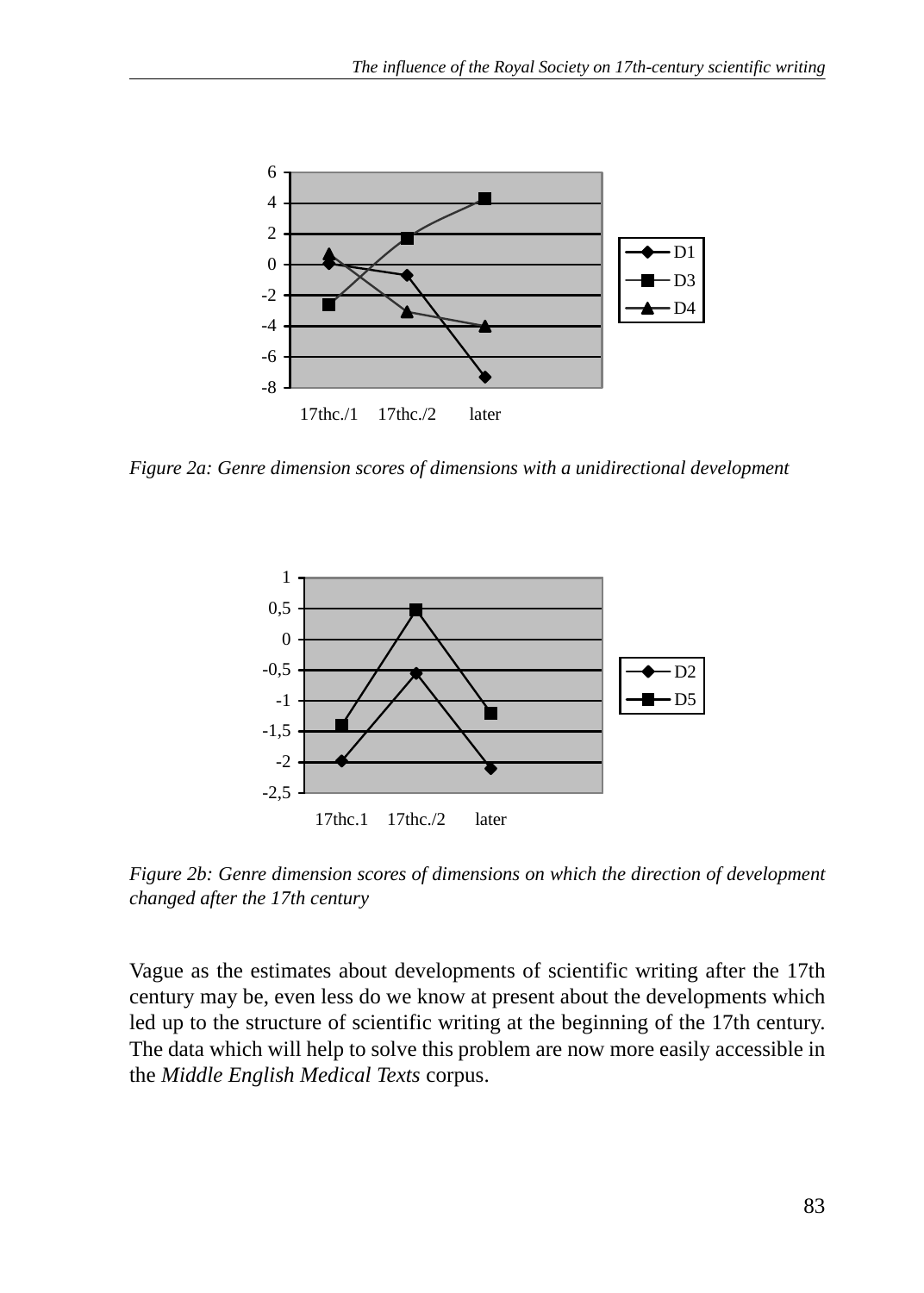## *Primary sources*

- Barlow, William. 1616/1968 [facsimile edition]. *Magneticall aduertisements*. Amsterdam and New York: Da Capo Press.
- Hall, Marie Boas (ed.). 1966. *Experimental philosophy, in three books: Containing new experiments microscopical, mercurial, magnetical, by Henry Power*. New York and London: Johnson Reprint Corporation.
- Hooke, Robert. 1661. *An attempt for the explication of the phænomena, observable in an experiment published by the Honourable Robert Boyle*. London: Sam. Thomson.
- Hunter, Michael and Edward B. Davis (eds.). 1999–2000. *The works of Robert Boyle*, 14 vols. London: Pickering and Chatto.

Pecquet, John. 1653. *New anatomical experiments*. London: Octavian Pulleyn.

Plattes, Gabriel. 1639. *A discovery of subterraneall treasure*. London: Iasper Emery.

## *Notes*

1. "It being suggested, that there were several persons of the society, whose genius was very proper and inclined to improve the English tongue, and particularly for philosophical purposes; it was voted, that there be a committee for improving the English language; and that they meet at Sir Peter Wyche's lodgings in Gray's-Inn, once or twice a month, and give an account of their proceedings to the society, when called upon." (Birch 1756/ 1968, vol. I.: 499)

"It was ordered that Dr. Wilkins meet the first time (at least) with the committee for improving the English tongue; and that particularly he intimate to them the way of proceeding in that committee, according to the sense of the council, viz. chiefly to improve the philosophy of language." (Birch 1756/ 1968, vol. II: 7)

- 2. "The truth is, the Science of Nature has been already too long made only a work of the *Brain* and the *Fancy*: It is now high time that it should return to the plainneß and soundneß of *Observations on material and obvious* things." (Robert Hooke: *Micrographia*, Preface)
- 3. The first category comprises the following sub-categories: astronomy, physics, mechanical philosophy, chemistry, geology, geological natural history, mathematics, meteorology, scientific instrumentation. The second category contains texts from the following fields: physiology, anatomy, botany, morphology, embryology, zoology, biological natural history, taxonomy,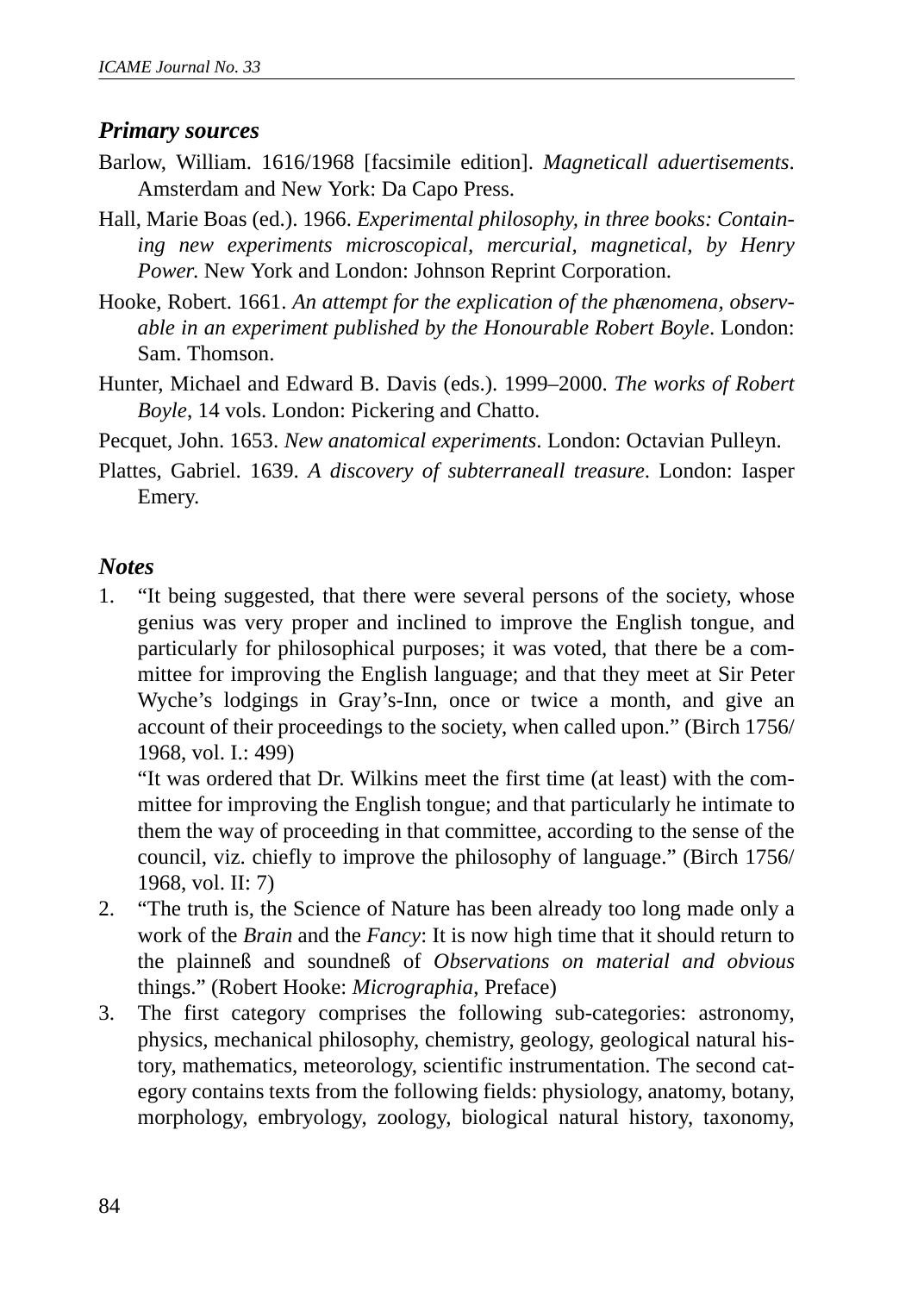medicine. The category 'others' contains texts from the following fields: nonbiological and nongeological natural history, technology/inventions, applied research. (Atkinson 1999: 70)

- 4. If each interval is represented by exactly the same number of words, the figure is 34,757 words.
- 5. The first text (Lanfrank) dates from 1420, the last (Record) from 1551.
- 6. The dimensions 'situation-dependent vs elaborate reference' and 'nonimpersonal vs impersonal style' are called dimensions 2 and 3 in their article. I will stick to the usual numbering of dimensions.
- 7. The Hunter/Davis edition of Boyle's works was not accessible to me at the time of compiling the corpus.
- 8. The ARCHER science section of 1675 contains texts of 15 identifiable authors, who contribute between 126 and 1,829 words; about 40 per cent of the texts are anonymous. I am grateful to Christian Mair (Freiburg), who made these texts accessible to me.
- 9. It must be admitted that the strategy adopted here is not without problems, since it tacitly assumes that all relative clauses have the same function. A more refined analysis would have to distinguish between restrictive and non-restrictive relative clauses irrespective of the relative marker.
- 10. Taavitsainen (1993) carried out a factor analysis of the texts of the sub-periods M3 and M4 of the HC, but she used only seven features, which loaded on the same factor.
- 11. In the 20th century model, factor 1 is marked by 23 positive and five negative features with a sufficiently high factor loading to be considered for interpretation. In the 18th century model, factor 1 is marked by only 13 positive and eight negative features. The high-loading features contraction and analytic negation for example are absent from the 18th century factor 1. On the other hand, necessity modals and prediction modals, which mark factor 4 of the 20th century model, figure in factor 1 in the 18th century model.
- 12. Its characteristic positive features are discourse particles, *wh*-questions, and contractions; it has no negative features.
- 13. Tables 3a and 3b 6a and 6b are organised accordingly.
- 14. In their terminology, the features indicating involvement are called negative and those indicating information are called positive. I will stick to the convention followed in the publications by Biber and Atkinson and use the opposite terminology.
- 15. Although this statement cannot be derived from the genre dimensions scores in González-Álvarez and Pérez-Guerra (1998: 328f.), it is justified when the same recalculation procedure is carried out as for dimensions 1 and 3.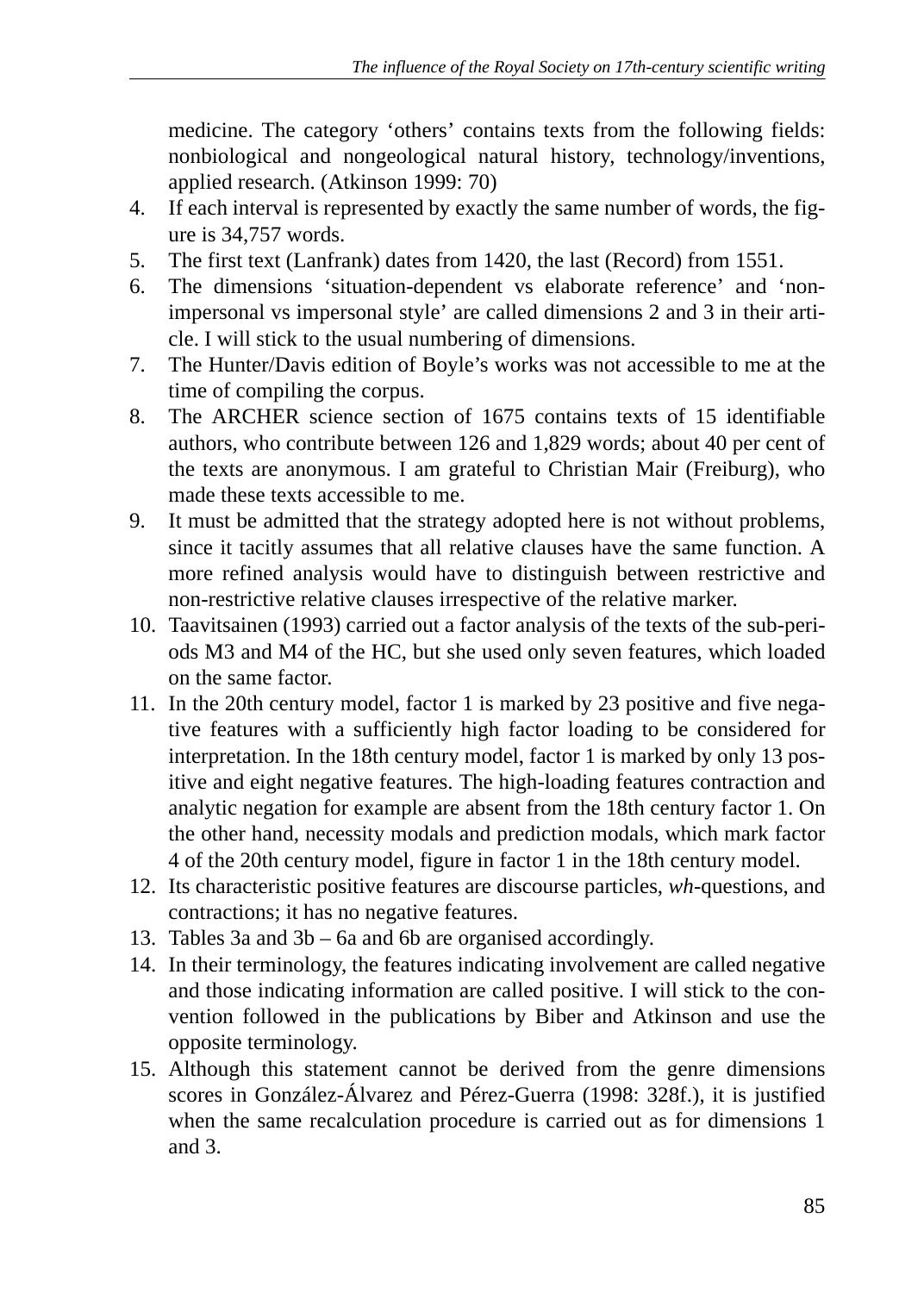## *References*

- Atkinson, Dwight. 1992. The evolution of medical research writing from 1735 to 1985: The case of the *Edinburgh Medical Journal*. *Applied Linguistics* 13: 337–374.
- Atkinson, Dwight. 1996. The *Philosophical Transactions of the Royal Society of London*, 1675–1975: A sociohistorical discourse analysis. *Language in Society* 25: 333–371.
- Atkinson, Dwight. 1999. *Scientific discourse in sociohistorical context. The* Philosophical Transactions of the Royal Society of London*, 1675–1975*. London and Mahwah, NJ: Laurence Erlbaum.
- Biber, Douglas. 1988. *Variation across speech and writing*. Cambridge: Cambridge University Press.
- Biber, Douglas. 2001. Dimensions of variation among 18th-century speechbased and written registers. In H-J. Diller and M. Görlach (eds.). *Towards a history of English as a history of genres*, 89–109. Heidelberg: Winter.
- Biber, Douglas and Edward Finegan. 1989. Drift and the evolution of English style: A history of three genres. *Language* 65: 487–517.
- Biber, Douglas and Edward Finegan. 1992. The linguistic evolution of five written and speech-based English genres from the 17th to the 20th centuries. In M. Rissanen, O. Ihalainen, T. Nevalainen, and I. Taavitsainen (eds.). *History of Englishes: New methods and interpretations in historical linguistics*, 688–704. Berlin: Mouton de Gruyter.
- Biber, Douglas and Edward Finegan. 1997. Diachronic relations among speechbased and written registers in English. In T. Nevalainen and L. Kahlas-Tarkka (eds.). *To explain the present: Studies in the changing English language in honour of Matti Rissanen*, 253–276. Helsinki: Société Néophilologique.
- Birch, Thomas. 1576 [1968]. *The history of the Royal Society of London for improving of natural knowledge*, 4 vols. London: Millar [facsimile reprint Hildesheim: Olms].
- González-Álvarez, Dolores and Javier Pérez-Guerra. 1998. Texting the written evidence: On register analysis in late Middle English and early Modern English. *Text* 18 (3): 321–348.
- Gotti, Maurizio. 1996. *Robert Boyle and the language of science*. Milano: Guerini.
- Gotti, Maurizio. 2001. The experimental essay in Early Modern English. *European Journal of English Studies* 5 (2): 221–239.